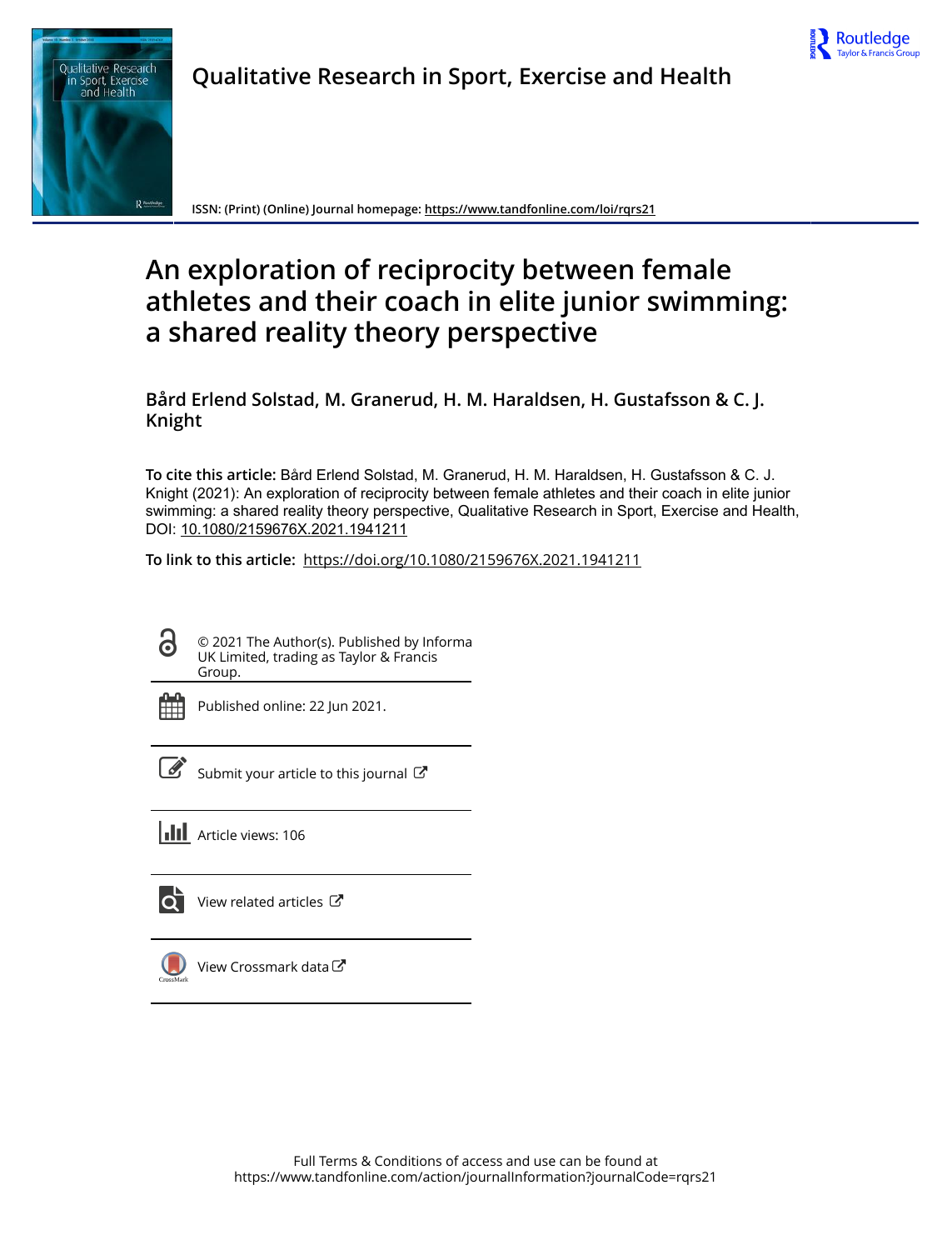# Routledae Taylor & Francis Group

**a** OPEN ACCESS **a** Check for updates

# **An exploration of reciprocity between female athletes and their coach in elite junior swimming: a shared reality theory perspective**

Bård Erlend Solstad<sup>a,b</sup>, M. Granerud<sup>[c](#page-1-1)</sup>, H. M. Haraldsen<sup>[b](#page-1-0),d</sup>, H. Gust[a](#page-1-0)fsson<sup>c,e</sup> and C. J. Knight **D**<sup>a[,f](#page-1-3)</sup>

<span id="page-1-3"></span><span id="page-1-2"></span><span id="page-1-1"></span><span id="page-1-0"></span><sup>a</sup>Department of Sport Science and Physical Education, University of Agder, Kristiansand, Norway; <sup>b</sup>Research Centre for Children and Youth Sports, Oslo, Norway; c Department of Sport and Social Sciences, Norwegian School of Sport Sciences, Oslo, Norway; <sup>d</sup>Oslo National Academy of the Arts, Oslo, Norway; <sup>e</sup>Faculty of Health, Science and Technology, Karlstad University, Karlstad, Sweden; f School of Sport and Exercise Science, Swansea University, Wales, UK

#### **ABSTRACT**

Based on the proposition that the relationship between a coach and athlete is at its best when both parties contribute to enhancing its quality, the present study sought to investigate if Shared Reality Theory could provide new insights on the topic. Specifically, the purpose of the present study was to explore: (a) how a shared reality is established, or fails to be established, over the course of the sporting partnership between athletes and their coach; and (b) how the presence of a shared reality (or not) in the coach-athlete relationship is related to the experienced quality of the relationship between athletes and their coach, as recorded over time. Narrative inquiry, embedded within a longitudinal qualitative approach, was adopted. Six female elite junior swimmers and their head coach completing three interviews each over a 9-month period. Data were analysed using narrative thematic analysis, leading to the development of two narratives: A prevention-oriented narrative and a promotionoriented narrative. Overall, the findings suggests that athletes who experience a shared reality with their coach are more motivated and report a higher sense of psychological well-being. To establish the experience of a shared reality, reciprocal and honest communication motivated by trust in the other is needed. Due to power imbalance, it is deemed important for coaches to be supportive and trustworthy to encourage athletes to communicate with them, so the coach and his/her athletes can work together in a synergistic manner.

#### **ARTICLE HISTORY**

Received 29 July 2020 Accepted 7 June 2021

#### **KEYWORDS**

Coach-athlete relationship; longitudinal qualitative research; narrative thematic analysis; reciprocity; shared reality theory

# **Introduction**

#### *The coach-athlete relationship*

<span id="page-1-6"></span><span id="page-1-5"></span><span id="page-1-4"></span>The coach-athlete relationship is an ongoing process (Jowett [2017b\)](#page-18-0), which has been defined as 'a situation in which a coach's and an athlete's cognitions, feelings, and behaviours are mutually and causally interrelated' (Jowett and Poczwardowski [2007,](#page-18-1) p. 4). Given the interrelated nature of the coach-athlete relationship, it is perhaps unsurprising that numerous studies have shown that how the coach-athlete relationship functions affects both the coach (e.g., Solstad et al. [2018;](#page-19-0) Solstad, Van Hoye, and Ommundsen [2015](#page-19-1); Stebbings, Taylor, and Spray [2016\)](#page-19-2) and the athlete (e.g., Isoard-

© 2021 The Author(s). Published by Informa UK Limited, trading as Taylor & Francis Group.

This is an Open Access article distributed under the terms of the Creative Commons Attribution-NonCommercial-NoDerivatives License (http:// creativecommons.org/licenses/by-nc-nd/4.0/), which permits non-commercial re-use, distribution, and reproduction in any medium, provided the original work is properly cited, and is not altered, transformed, or built upon in any way.

<span id="page-1-7"></span>**CONTACT** Bård Erlend Solstad bard.e.solstad@uia.no Department of Sport Science and Physical Education, University of Agder, Universitetsveien 25, 4630 Kristiansand, Norway.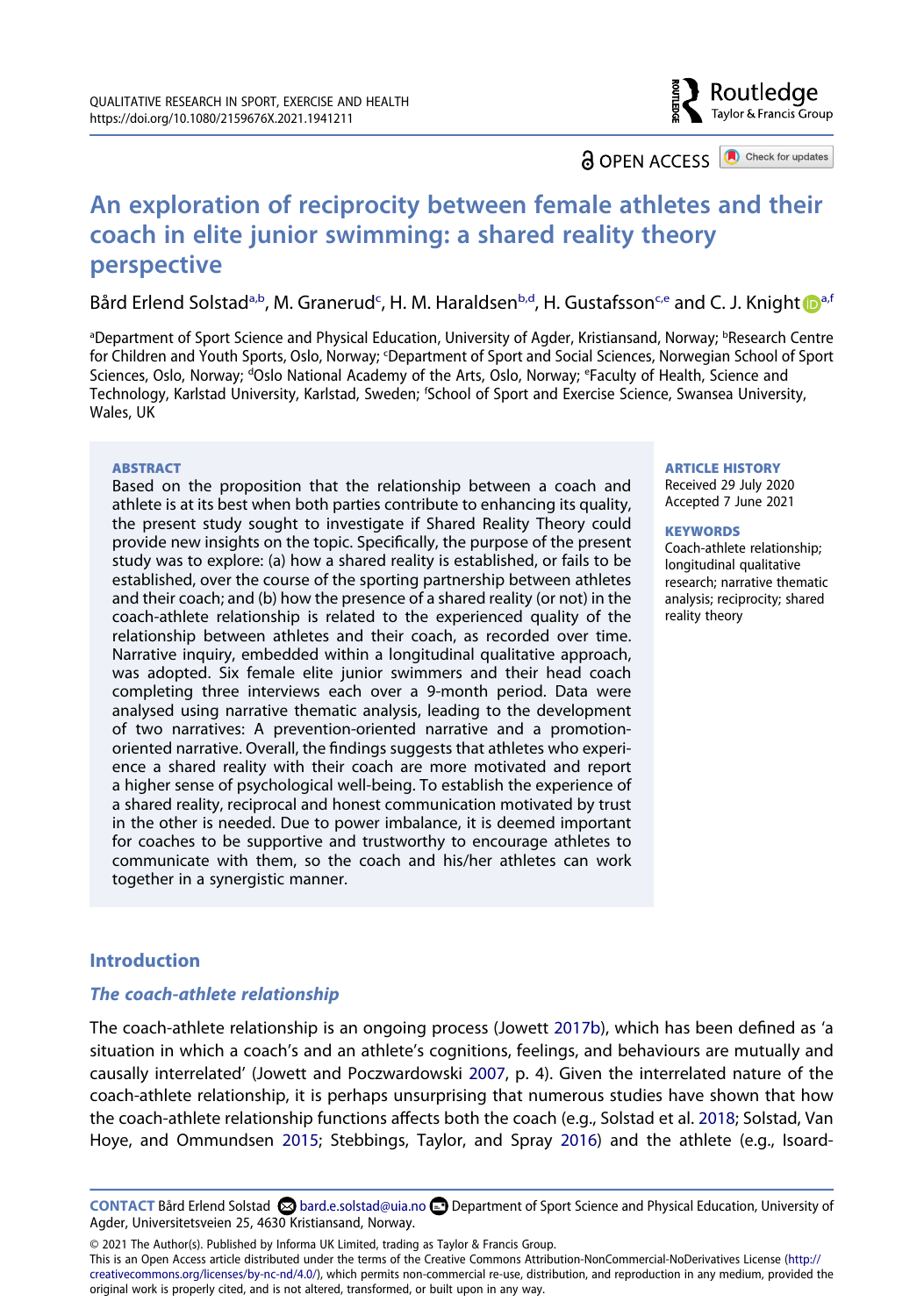<span id="page-2-8"></span>Gautheur et al. [2016](#page-18-2); Jowett et al. [2017](#page-18-3); Stenling et al. [2017](#page-19-3)). Particularly, it is well-established that coaches' perceptions of their athletes' behaviours affect coaches' behaviours and vice versa (Jowett [2017b;](#page-18-0) Lorimer and Jowett [2013;](#page-18-4) Mageau and Vallerand [2003\)](#page-18-5).

<span id="page-2-6"></span>A challenge, however, is that studies have shown that coaches and athletes tend to differ in their perceptions of interpersonal coach behaviours (e.g., Gjesdal et al. [2019;](#page-17-0) Rocchi and Pelletier [2018\)](#page-18-6), thus hindering the extent to which the coach-athlete relationship can achieve its potential (Jowett [2017b;](#page-18-0) Lorimer and Jowett [2013](#page-18-4); Smoll and Smith [2020](#page-19-4)). Jowett [\(2017a](#page-18-7)) argued that a wellfunctioning coach-athlete relationship focuses on establishing a shared vision in which both the coach's and the athlete's skills, experiences, and interests are synergistically utilised. To establish such a relationship, the coach and athlete need not only regular, high quality communication (Davis, Jowett, and Tafvelin [2019\)](#page-17-1), but also trust, good intentions, and a mutual, shared understanding that they are in it together (Jowett [2017a](#page-18-7), [2017b;](#page-18-0) Jowett and Poczwardowski [2007;](#page-18-1) Lorimer and Jowett [2013\)](#page-18-4).

<span id="page-2-12"></span><span id="page-2-9"></span><span id="page-2-5"></span><span id="page-2-3"></span>In the field of sport psychology, several conceptual models have been used to gain a deeper understanding of how members in coach-athlete partnerships interact effectively and successfully (Lorimer and Jowett [2013](#page-18-4); Mageau and Vallerand [2003](#page-18-5); Smoll and Smith [2020](#page-19-4)). For instance, Jowett and colleagues have used the  $3 + 1$  Cs conceptual model to capture the quality of the coach-athlete relationship. Overall, this research has shown that coaches' and athletes' knowledge of each other, through the theoretical constructs of closeness, commitment, complementarity, and co-orientation, allow them to more easily 'read' and appropriately act and react to each other (Felton et al. [2021](#page-17-2); Jowett [2017b;](#page-18-0) Yang and Jowett [2013](#page-19-5)). Indeed, Lorimer and Jowett [\(2013\)](#page-18-4) highlighted that coorientation incorporates the different interpersonal perspectives coaches and athletes are likely to take in perceiving the quality of the coach-athlete relationship, as well as considers the interplay of these interpersonal perspectives. Previous research has shown that similar meta-perceptions or judgements about the coach-athlete relationship is related to increased empathic accuracy, which, in turn, has been linked to higher levels of satisfaction (Lorimer and Jowett [2009a](#page-18-8), [2009b\)](#page-18-9).

<span id="page-2-11"></span><span id="page-2-10"></span>Building on the aforementioned assumption regarding the importance of a shared understanding and co-orientation in the coach-athlete relationship, the present study set out to investigate if *Shared Reality Theory* (SRT; Echterhoff, Higgins, and Levine [2009;](#page-17-3) Higgins [2019](#page-18-10)) may advance the field of coach-athlete relationship research by helping to analyse and discuss the conditions under which shared realities are established (or fails to be established) within the coach-athlete relationship.

#### *Shared reality theory*

Shared reality theory stipulates that to establish what is true about the world, human beings seek to establish a shared reality with significant others (Echterhoff, Higgins, and Levine [2009;](#page-17-3) Higgins [2019\)](#page-18-10). A shared reality implies that one experiences a commonality with others' inner states about a target referent in the world (Echterhoff, Tory Higgins, and Levine [2009\)](#page-17-3). Additionally, humans want their life to be meaningful and moving in the right direction (Cornwell, Franks, and Higgins [2017\)](#page-17-4). What makes a goal pursuit worthwhile and affirms that your life is going in the right direction is argued to be social verification (Cornwell, Franks, and Higgins [2017](#page-17-4); Hardin and Higgins [1996](#page-17-5)). According to SRT, when a single individual has an assumption about something (e.g., youth athletic development), it is regarded merely as a subjective opinion. Conversely, when this assumption becomes shared by several others, it becomes regarded as objective (Hardin and Higgins [1996](#page-17-5); Higgins [2019\)](#page-18-10). In the complex world of athletic development, predictors of future athletic success are uncertain (Baker, Schorer, and Wattie [2018](#page-17-6); Johnston et al. [2018](#page-18-11)) and each athlete's developmental path is unique and dynamic (Bergeron et al. [2015\)](#page-17-7). Therefore, having a coach and an athlete experience a shared reality about their performance goals and training regime may make their joint strivings more worthwhile (Cornwell, Franks, and Higgins [2017](#page-17-4)).

<span id="page-2-7"></span><span id="page-2-4"></span><span id="page-2-2"></span><span id="page-2-1"></span><span id="page-2-0"></span>According to Echterhoff, Higgins, and Levine [\(2009\)](#page-17-3), four conditions must be met for a shared reality to be established. The first condition is that shared reality involves a subjectively perceived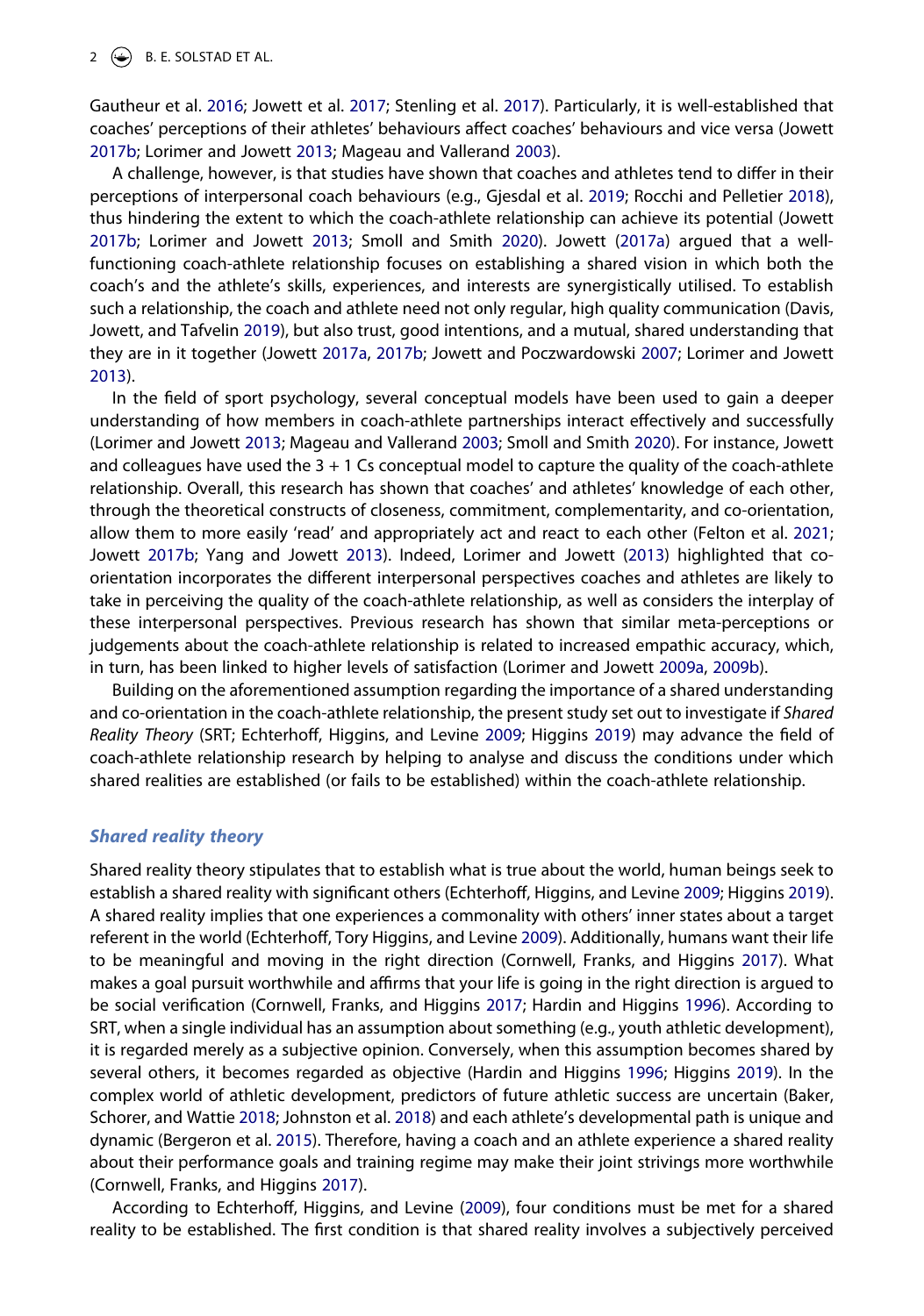commonality of individuals' inner states, and not just overt behaviours. The term 'inner states' refers to beliefs, judgements, feelings, attitudes, or evaluations about a target referent. The second condition is that shared reality is always about a target referent. The target referent can be concrete or abstract, as long as it is a phenomenon that is experienced as being part of the world. The third condition is that the commonality of inner states must be appropriately motivated. That is, either relationally motivated (e.g., to feel connected to and have relationship with others), or epistemically motivated (e.g., search for meaning, truth, and understanding). The fourth condition is that shared reality involves the experience of a successful connection to other people's inner states. It is not sufficient that there exists a commonality between two people observable by a third person. The commonality must be subjectively experienced by one of the former two persons as being established (Echterhoff, Higgins, and Levine [2009\)](#page-17-3).

Several challenges exist regarding experiencing a shared reality. One is that due to earlier experiences and different personal characteristics, humans' instinctive inner states towards target referents are likely to differ from one another (Higgins [2019](#page-18-10)). One such difference is whether, due to earlier experiences, humans have become either predominately *promotion-oriented* or *preventionoriented*. According to Higgins [\(2019,](#page-18-10) p. 118), a person may be 'concerned with advancing from the current state towards a better state,' which is labelled promotion-oriented or be 'concerned with maintaining a current satisfactory state against a worse state,' which is a prevention orientation.

<span id="page-3-2"></span>This does not mean, however, that only promotion-oriented people set goals and seek improvement, rather it affects how the striving towards a goal is experienced (Higgins [2019\)](#page-18-10). For those who are predominately promotion-oriented, a future end-state is viewed as something one *ideally* wants to achieve. Conversely, for those who are predominately prevention-oriented, a future end-state is viewed as something one *ought* to achieve (Higgins [1997,](#page-18-12) [2019\)](#page-18-10). Thus, the feelings associated with a potential failure or success will also differ between people who are promotion- and preventionoriented. Promotion-success would elicit feelings, such as happiness, eagerness, and enthusiasm, while promotion-failure would elicit feelings, such as sadness and discouragement. Conversely, prevention-success would elicit feelings, such as relief, peacefulness, and decrease in vigilance, while prevention-failure would elicit nervousness, worry, and increase in vigilance (Higgins [2019\)](#page-18-10).

Applying this theoretical knowledge to a coach-athlete relationship, if the coach is predominately promotion-oriented and the athlete is predominately prevention-oriented, they are likely to have quite different inner states towards training and competitions, and there will be no shared reality regarding their achievement strivings (Higgins [2019](#page-18-10)). In such a situation, the coach, athlete, or both would experience what is called a regulatory nonfit (Higgins [2000](#page-18-13), [2019](#page-18-10)). A regulatory nonfit stands in opposition to a regulatory fit, which is when an individual who is prevention-oriented acts or strives towards a goal in a vigilant way, or when an individual who is promotion-oriented acts or strives towards a goal in an eager way. A regulatory fit is to be preferred, as when there is a regulatory fit, the value of an activity will be intensified (Förster, Higgins, and Idson [1998\)](#page-17-8); (Higgins [2000\)](#page-18-13), (Higgins [2019](#page-18-10)); (Spiegel, Grant-Pillow, and Higgins [\(2004\)](#page-19-6)).

<span id="page-3-4"></span><span id="page-3-3"></span><span id="page-3-1"></span><span id="page-3-0"></span>To establish a shared reality and a regulatory fit when there is none, communication is key (Echterhoff, Higgins, and Levine [2009](#page-17-3)). Within the coach-athlete relationship, if athletes honestly communicate their needs and interests, the coach may change his/her attitude (and interpersonal behaviour) regarding the optimal training regime for these athletes (i.e., the target referent). However, for honest communication to occur with the goal of establishing a shared reality, the communicator-to-be needs to be appropriately motivated. That is, as mentioned, to be epistemologically or relationally motivated (Echterhoff, Tory Higgins, and Levine [2009;](#page-17-3) Higgins [2019](#page-18-10)). In this regard, Echterhoff et al. [\(2009\)](#page-17-9) found, to some surprise, that high-status and domain-specific expertise were not sufficient to motivate persons to establish a shared reality. Referring to Hovland, Janis, and Kelly [\(1953\)](#page-18-14), Echterhoff et al. ([2009](#page-17-9)) stated that 'a person who has high expert power or expertise does not need to be perceived as trustworthy' (Echterhoff et al. [2009](#page-17-9), p. 151), and further, that 'trust is assumed to combine both epistemic and relational aspects' (Echterhoff et al.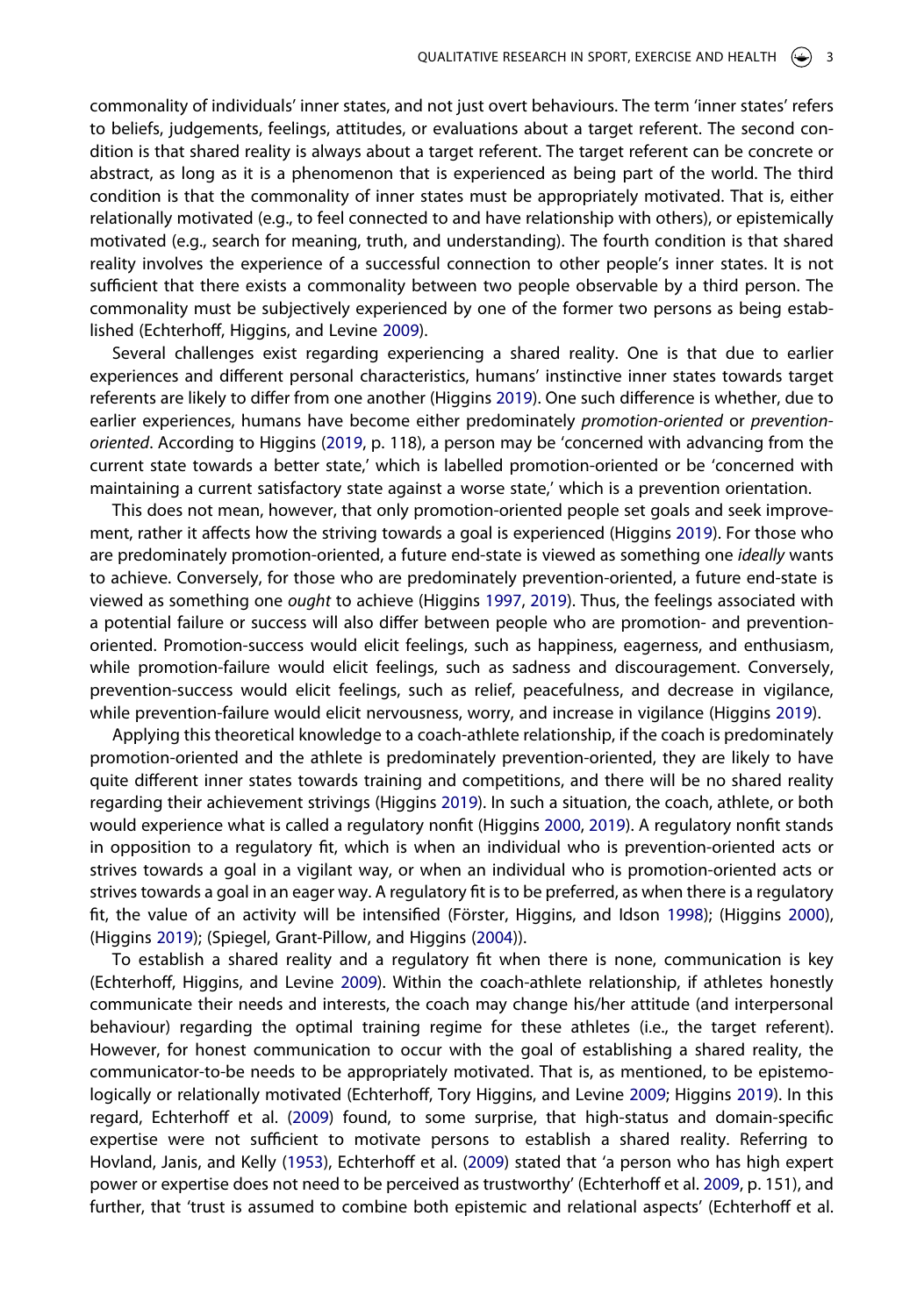$4 \quad \circledast$  B. E. SOLSTAD ET AL.

[2009,](#page-17-9) p. 151). Consequently, evidence seems to imply that to want to establish a shared reality with a person, one must trust this person (Higgins [2019](#page-18-10); Simpson [2007\)](#page-19-7).

In what has been termed a *strain test*, which is a situation where a person is 'highly outcome dependent and specific actions or decisions that would promote his or her own best interests are at odds with those that would maximally benefit the partner' (Simpson [2007](#page-19-7), p. 589), if the other acts so to help the first, deprioritising his or her own interest, trust would increase even more (Simpson [2007\)](#page-19-7). After the trust situation, behaviours are attributed. If the partner's intentions are positively attributed, trust and perceived security are likely to increase. In subsequent trust situations, the new level of trust and perceived security is likely to then influence the behaviours and attributions of the persons, making this a circular process continually affected by personal dispositions and earlier experiences of the persons involved (Simpson [2007\)](#page-19-7).

# <span id="page-4-5"></span>*The present study*

The purpose of the present study was to explore: (a) how a shared reality is established, or fails to be established, over the course of the sporting partnership between athletes and their coach; and (b) how experiencing a shared reality (or not) in the coach-athlete relationship is related to the experienced quality of the relationship athletes and their coach develop and maintain over the course of a 9-month period.

# **Method**

#### *Paradigmatic position*

<span id="page-4-9"></span><span id="page-4-7"></span><span id="page-4-3"></span><span id="page-4-2"></span>This study is positioned within an interpretivist research paradigm (Papathomas [2016](#page-18-15); Smith and Sparkes [2009b;](#page-19-8) Smith [1984](#page-19-9)). The interpretivist paradigm is characterised by ontological relativism (Casey et al. [2018;](#page-17-10) Guba [1990](#page-17-11); Papathomas [2016](#page-18-15)) and epistemological social constructionism (Lincoln, Lynham, and Guba [2018](#page-18-16); Papathomas [2016;](#page-18-15) Smith and McGannon [2018\)](#page-19-10). This paradigmatic positioning means that the current study does not claim to present *the truth* or *reality as it really is*, nor that its propositions are infallible (Smith and McGannon [2018;](#page-19-10) Sparkes and Smith [2009\)](#page-19-11). Rather this study presents interpretations of subjective experiences, which is hoped will encourage reflection by the reader regarding their own practices or understanding (Riessman [2008](#page-18-17); Smith and Sparkes [2009a,](#page-19-12) [2009b\)](#page-19-8).

# <span id="page-4-8"></span>*Methodology and study design*

<span id="page-4-6"></span><span id="page-4-4"></span><span id="page-4-1"></span><span id="page-4-0"></span>The present study was conducted using narrative inquiry (Casey et al. [2018;](#page-17-10) Clandinin and Connelly [2000;](#page-17-12) Riessman [2008;](#page-18-17) Smith [2016\)](#page-19-13). Specifically, narrative inquiry was used as a means through which to understand, interpret, and investigate the participants' experience of the coach-athlete relationship, through the examination of participants' stories (Casey et al. [2018\)](#page-17-10). Such an approach was deemed appropriate for examining the concept of shared reality from both athletes' and a coach's perspective for a number of reasons. Firstly, shared reality is about experiencing a commonality with other's inner states about a target referent (Echterhoff et al. [2009\)](#page-17-3) and through examining coach and athletes' shared stories pertaining to certain event, insights into the similarities and differences of their experiences could be identified. Secondly, people's inner states are influenced by earlier experiences (Higgins [1997,](#page-18-12) [2019](#page-18-10)) and thus adopting a methodology that explicitly seeks to consider temporal and contextual influences (i.e., narrative; Smith [2016](#page-19-13)) on experiences was pertinent. Finally, for a shared reality to be established, one of the conditions that must be fulfilled is that a person must experience a successful connection to another person's inner states (Echterhoff et al. [2009\)](#page-17-3). We believed that insights into the presence (or absence) of such connections would be apparent through participant stories.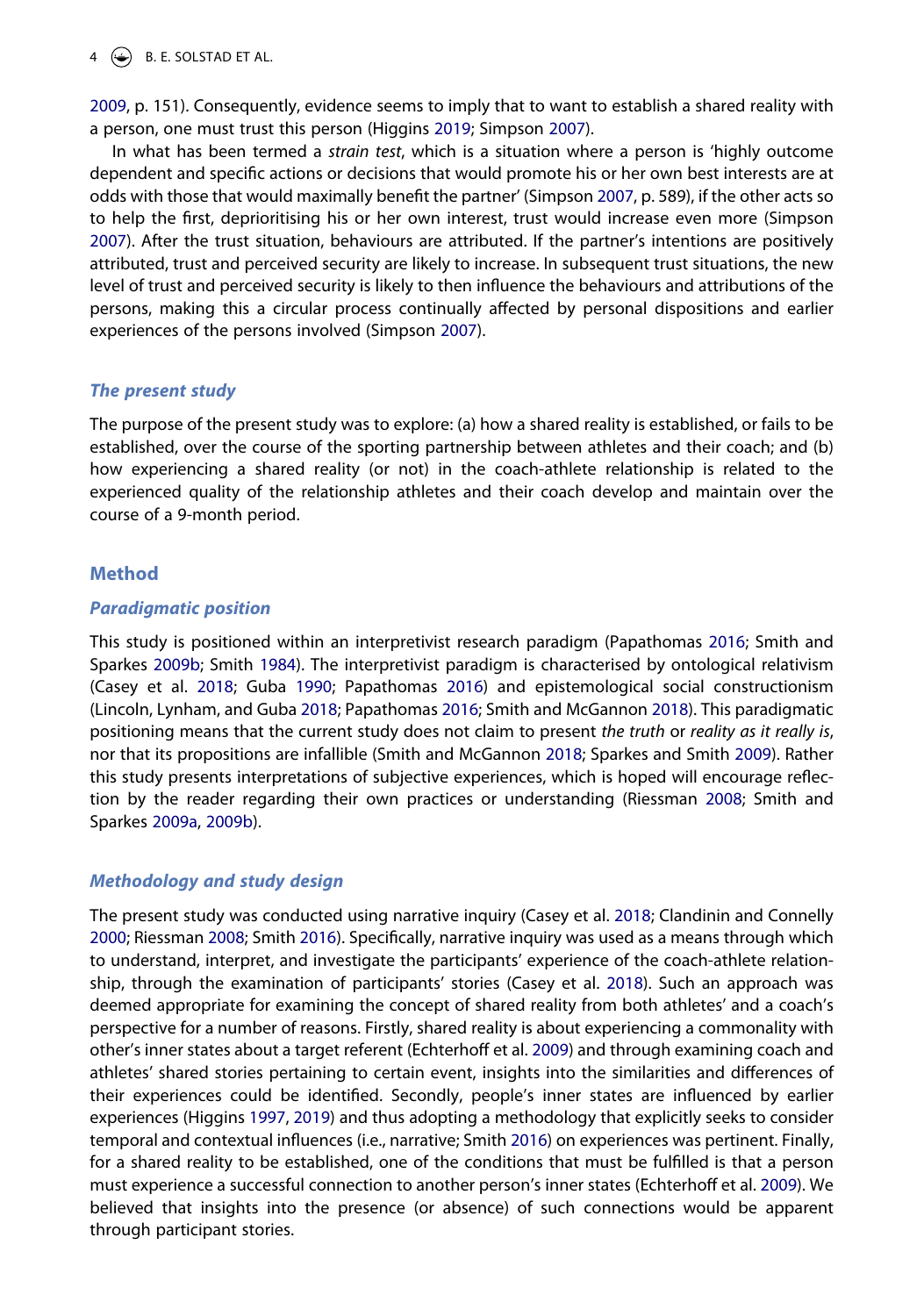<span id="page-5-2"></span><span id="page-5-0"></span>Furthermore, a longitudinal qualitative research (LQR) design was used (Hermanowicz [2016;](#page-17-13) Yates [2003\)](#page-19-14). That is, we collected data through individual semi-structured interviews at three time points with each participant over an extended period of time (9 months) to gain an in-depth understanding of the coach-athlete relationship, as it developed and unfolded over time. Specifically, in adopting a longitudinal perspective, we focused on understanding not only the developmental change that occurred within the coach-athlete relationship but also how both the coach's and the athletes' experiences of events and social situations were influenced by contextual changes and time (Calman, Brunton, and Molassiotis [2013](#page-17-14); Hermanowicz [2016](#page-17-13)). Given that the coach-athlete relationship is a dynamic temporal process influenced by both intra- and interpersonal processes (Jowett [2017b;](#page-18-0) Jowett and Poczwardowski [2007](#page-18-1)), and the emphasis in SRT on individuals' past and ongoing present experiences (Echterhoff, Tory Higgins, and Levine [2009;](#page-17-3) Higgins [2019](#page-18-10)), a LQR design was deemed appropriate.

#### *The research team*

Given the interpretive perspective adopted within the present study and subsequently the recognised influence of the researchers on the data collection, analysis, and subsequent narratives presented, understanding the teams' backgrounds and experiences is important. The data collection and analysis were led, with guidance, by a postgraduate student, a former soccer player. Although new to qualitative research and SRT prior to the start of this study, throughout the planning and execution of the study he engaged in regular (at least weekly) research group meetings with other postgraduate students and academics involved in this study as well as related studies (i.e., also using SRT or a narrative approach). Through these meetings, the research group extensively read and discussed literature deemed relevant for the purpose of the study (e.g., coach-athlete relationships, SRT, foundations of interpersonal trust, narrative inquiry/analysis, longitudinal approaches). Moreover, the research team practiced data collection processes (i.e., conducting interviews, developing rapport) with each other prior to engaging in formal pilot interviews and subsequent data collection. This enhanced the researcher's familiarity and confidence with interviewing before the start of the study.

The lead author, who designed and subsequently supervised the study and manuscript write up, is an experienced researcher in the field of relationships, specifically those between coaches and athletes. The third, fourth, and last author, are all experienced qualitative researchers who took on the roles of critical friends and mentors during the research process. Specifically, they encouraged further examination and consideration of methodological decisions and process, as well as the interpretation of data and subsequent production of narratives.

#### *Participants and context*

<span id="page-5-1"></span>Due to the lack of females included within previous talent development/coach-athlete research (Clancy et al. [2016;](#page-17-15) Johnston et al. [2018](#page-18-11)), purposeful, criterion sampling (Patton [2015](#page-18-18)) was used to select six *female* elite junior swimmers (*M* age = 15.5) and their head coach from a high-performing swimming club in the southern part of Norway. All the athletes were ranked among the 20 best performing swimmers in Norway in their age group. On average, they had been engaged in organised swimming for 7,5 years (*SD* = 2.17), trained about 20,67 hours a week (*SD* = 2.66), and had the interviewed coach as their head coach for 1,71 years (*SD* = .75). The male coach interviewed was the head coach for all the athletes and had been working as a swimming coach for 29 years. Between T1 and T2 one of the selected athletes changed swimming club, and another athlete decided to quit organised swimming. However, they were asked if they wanted to continue to partake in the study. Both said yes and were interviewed at T2 and T3.

In Norway, swimming is one of the most popular sports among children and adolescents. However, statistics in the annual report for 2019 on the status in the Norwegian Olympic and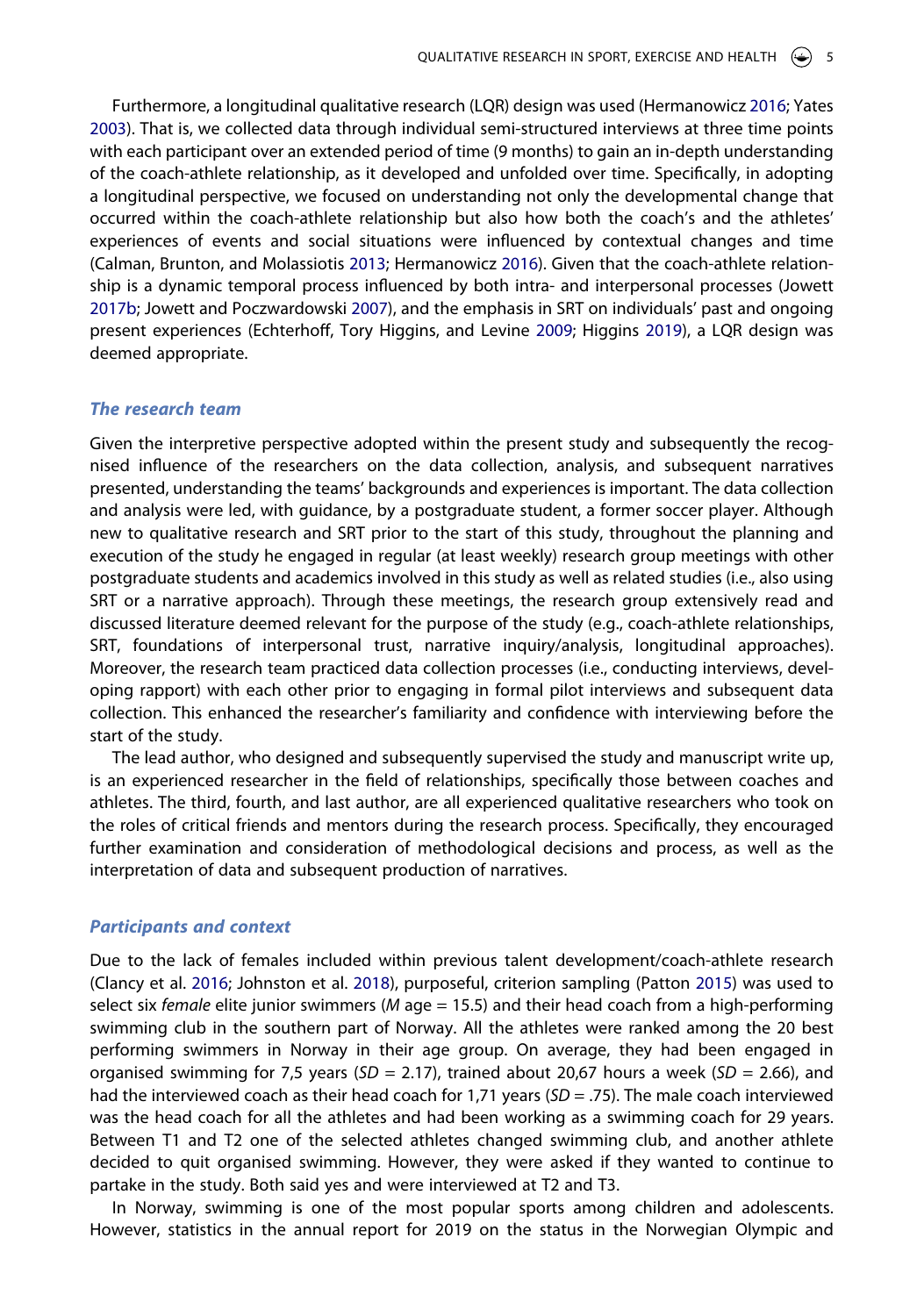# $6 \leftrightarrow B$ . E. SOLSTAD ET AL.

Paralympic Committee and Confederation of Sports showed that 83% quit organised swimming in the transition between children (ages 6–12 years) and youth (13–19 years) sports. Hence, female athletes who are still practicing and competing in organised swimming when they are lateadolescent swimmers (15–16 years of age) are considered to be talented young swimmers. Indeed, the participating swimming club in this study is regarded as one of the best clubs in Norway in developing young talent in swimming, involving increased training load, more ambitious coaches, and increased competitiveness among athletes.

In the swimming club, there was three training groups, which were relevant for the interviewed swimmers. In the following, these groups are referred to as group A, group B, and group C. To stay in group A, there was four requirements: (a) being 13–16 years of age, (b) complete 7–8 workouts per week, (c) have less than 10% absence over time, and (d) qualify for national championships. After being in this group, the athletes are either moved to group B or group C. Group B is the elite group in the club, while in group C, the training is more individualised, and the overall goal is to provide athletes an opportunity to keep training to keep developing their swimming skills.

#### *Procedure*

Approval to conduct the study was granted by the Norwegian Centre for Research Data and The Ethical Committee at the Norwegian School of Sport Sciences and university]. Subsequently, the swimming club was contacted by a consultant in the Norwegian swimming federation on behalf of the research team, asking the swimming club if they were willing to participate in the study. After consenting to participate in the study, the managing director provided the research team with the coach's and athletes' email addresses. A request was first sent by email to the coach and his female swimmers and subsequently followed by a telephone call to the coach. After consenting to participate, the postgraduate student used a telephone call to agree upon the first interview with each participant. Participants were provided a written consent and were informed about their right to anonymity before the data collection at T1 took place. Participants also reiterated their continuing consent at the start of each subsequent interview.

#### *Data collection*

Data were collected through individual semi-structured interviews with each of the seven participants at three time points over a 9-month period. Each interview was conducted at the swimming club's training facilities (i.e., club house), except two interviews, which were conducted at the second author's university. A coach-specific and swimmer-specific interview guide was developed for each of the time points, structured around key ideas and concepts pertaining to SRT (e.g., Echterhoff, Higgins, and Levine [2009;](#page-17-3) Higgins [2019\)](#page-18-10), but with slightly different wording to suit the specific role (e.g., '*What are your thoughts on developing young athletes*?' (coach version) versus '*What are your thoughts on developing yourself as an athlete*?' (athlete version)) (see Appendix A for the example interview guide). After each data collection, the interviews were analysed so the next interview guide could build on prior findings and guide subsequent questioning (e.g., Calman, Brunton, and Molassiotis [2013;](#page-17-14) Hermanowicz [2016](#page-17-13)). Although the interview guides were developed in light of certain themes aligned with SRT, the participants were frequently asked if they could tell stories, which exemplified how the themes manifested themselves in their everyday life as competitive swimmers (Casey et al. [2018;](#page-17-10) Riessman [2008\)](#page-18-17). This was emphasised across all data collections and interviews.

Interviews were audio-recorded and the recorded time was between 14–51 minutes (*T1)*. 24– 81 minutes (*T2), and* 35–71 minutes (*T3)*. As the interested reader will note, the length of some of the interviews, particularly at T1 was relatively short. However, additional time, approximately 30 minutes had been spent with each participant prior to starting the interview to develop rapport, and as such the interviews focused solely upon the particular topics of interest for the study. Unfortunately,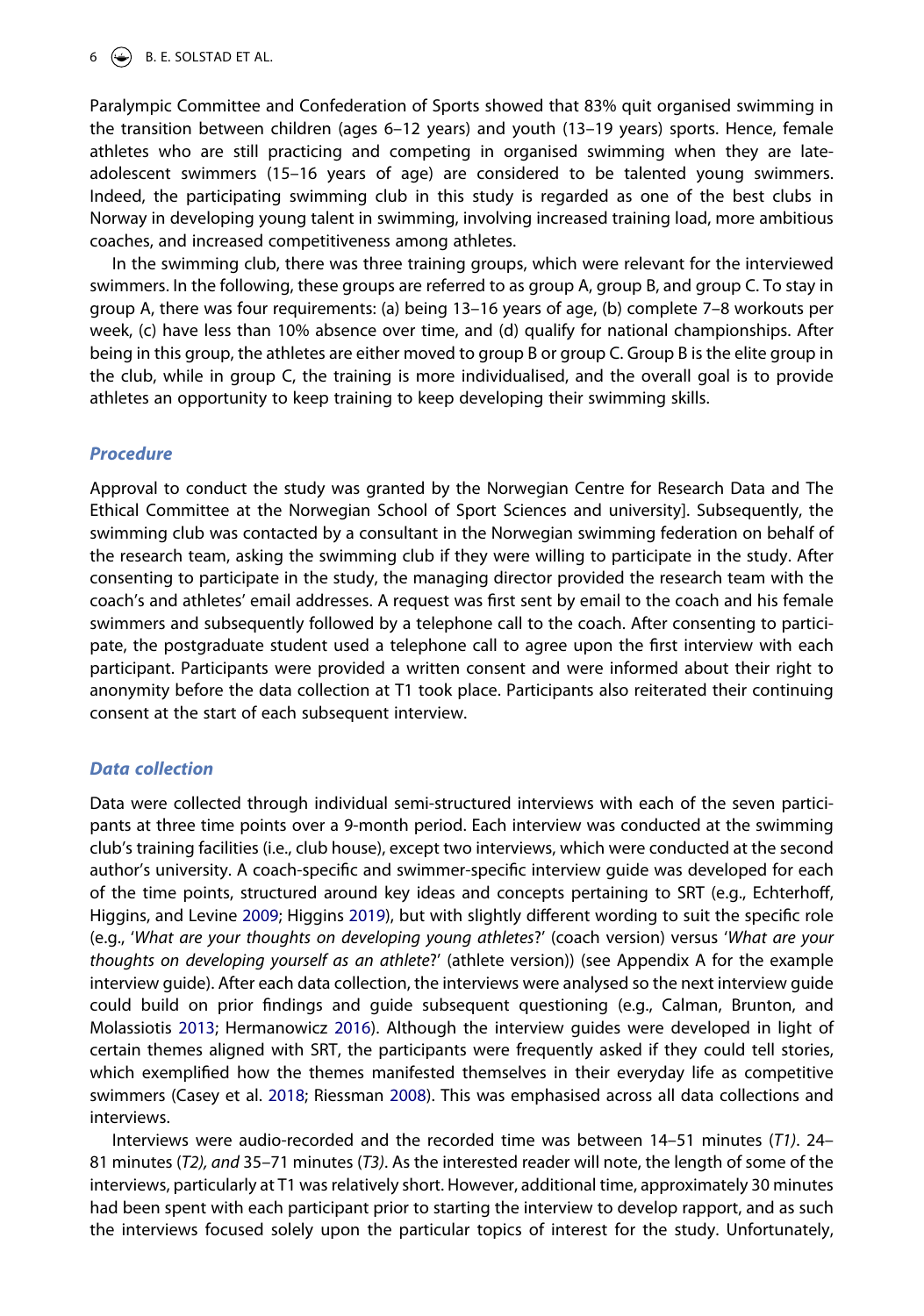despite best attempts by the interviewer to seek expansions on certain responses, a couple of the participants provided relatively short and concise (although very pertinent and insightful) responses to some questions, resulting in these short interviews. Despite the length of these interviews, the decision was made to include these participants and their data because the information they did provide was extremely interesting and relevant to the study aims. Fortunately, aligning with the developing rapport between the interviewer and the participants over the nine months, the length and depth of responses from all participants increased over the course of the three interviews.

## *Data analysis*

All interviews were transcribed verbatim, yielding 87 pages of single-spaced data at T1, 127 pages of single-spaced data at T2, and 149 pages of single-spaced data at T3. The data were then analysed using a narrative thematic approach, guided by the suggestions of Riessman [\(2008\)](#page-18-17) and Smith ([2016](#page-19-13)). Specifically, using this approach, we sought to gain insights into the range and variation in the experiences of the participants, as shared through their stories. Rather than breaking the stories down into fragmented units, we focused upon the whole accounts of the participants and treated these as the analytical units (Riessman [2008\)](#page-18-17), with the aim of using the participants stories to show their experiences (Smith and Sparkes [2009b](#page-19-8)).

To do this, we first engaged in a preliminary analysis of the data that was collected at each time point. That is, we read and re-read the transcripts, noting down initial thoughts and comments, and starting to *indwell with* the data (Smith [2016\)](#page-19-13). Next, we progressed into the process of narrative thematic analysis, through which we sought to interpret the data through specific thematics which we developed, while also paying close attention to the participants' narrative themes (the patterns in the participants' stories that provided an impression of how they construct and give meaning to their personal experiences; Smith [2016](#page-19-13)).

The thematics were developed among the broader research group through ongoing discussion debate and reading of literature. Five themes guided the final analysis and interpretation: (a) earlier experiences leading to prevention or promotion orientation; (b) trust perceptions and experiences; (c) regulatory fit (nonfit); (d) communication and collaboration; and (e) degree of shared reality (Echterhoff et al. [2009;](#page-17-3) Higgins [2019;](#page-18-10) Jowett and Poczwardowski [2007](#page-18-1); Simpson [2007\)](#page-19-7). Although these thematics were important, the primary interest was not on these themselves. Rather, the current study aimed to highlight the participants' experiences and the lived manifestations of these thematics (Riessman [2008\)](#page-18-17). Thus, we explicitly sought to identify the variation within themes across the participants. This presentation of interpersonal variation is of great importance to the present study, as it facilitated wider understanding of how shared reality both succeeds and fails to be established.

<span id="page-7-0"></span>The analysis of the athletes' interviews revealed two overarching types of narratives – a narrative of prevention-orientation (which comprised two distinct stories) and a narrative of promotionorientation. Three athletes were chosen to serve as exemplars to demonstrate these narratives – a strategy typically used in narrative studies (e.g., Phoenix and Smith [2011](#page-18-19); Sparkes and Smith [2003\)](#page-19-15). Moreover, given the focus of the present study was on reciprocity in the coach-athlete relationship, the inclusion of the coach's narrative was also deemed important. Interestingly, the coach's narrative was consistent across all the athletes, although experienced differently by the athletes (indicating a successful or unsuccessful connection to athletes' inner states). Having identified the narratives and exemplars, the process of writing the interim texts began. When engaging in the writing process, the decisions regarding which stories from the interviews to include were guided by two criteria: (a) they had to be related to the aforementioned thematics, and (b) they had to be true to the overall impression of the participants (Riessman [2008;](#page-18-17) Smith [2016\)](#page-19-13).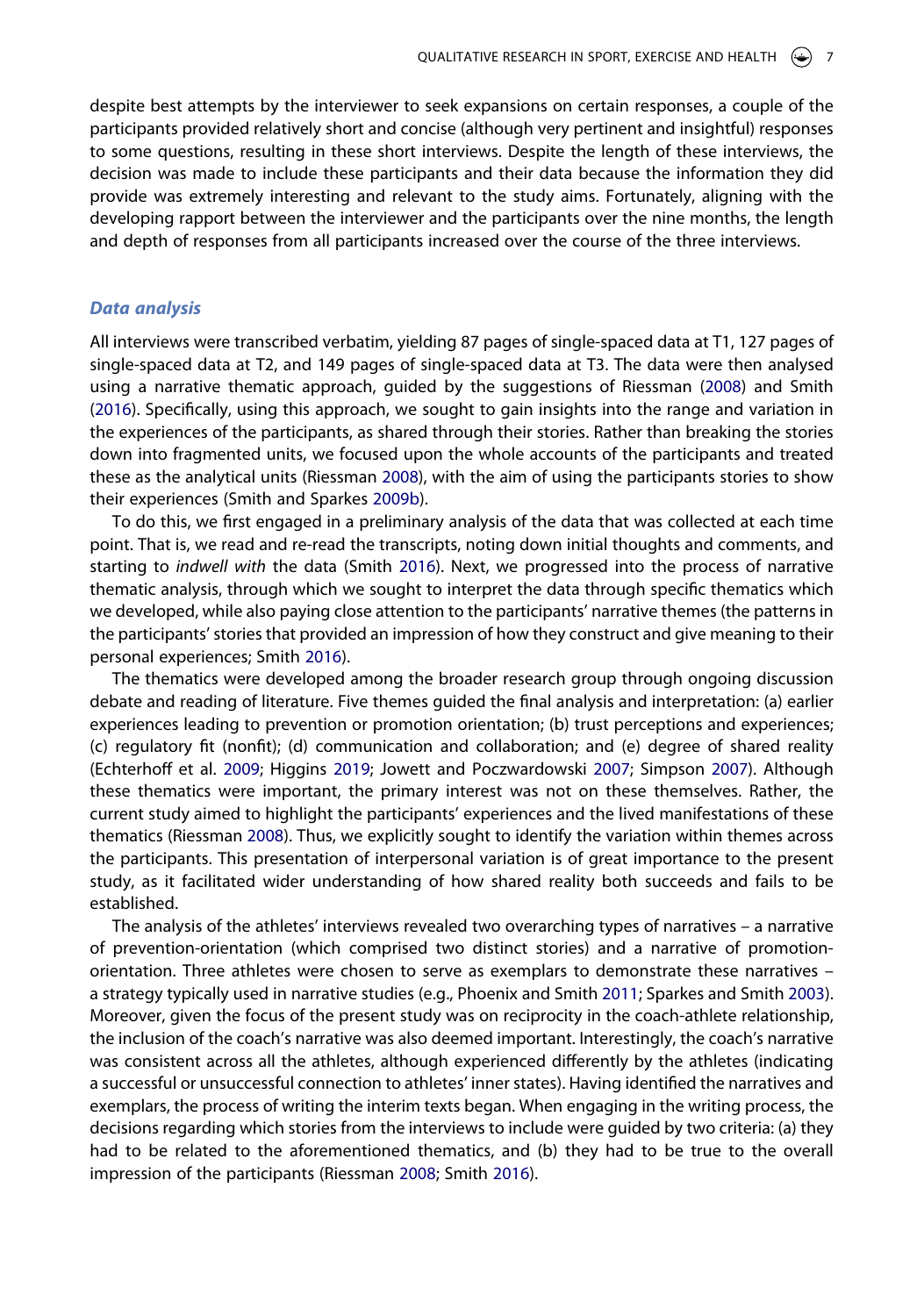# *Methodological rigour*

Judgements of quality and rigour in interpretive research is no simple task. Within the interpretivist research paradigm, a key assumption is that we cannot grasp (psychosocial) reality as it really is, as such grasping is a matter of interpretation (Riessman [2008](#page-18-17); Smith [1984;](#page-19-9) Sparkes [2009\)](#page-19-11). Thus, the question arises: If one cannot grasp reality as it really is, can one then grasp what a criteria of research quality is? Smith [\(1984\)](#page-19-9) argued that assumptions of the existence of such criteria is an epistemological foundational assumption, something which is incompatible with the non-foundational positioning of interpretive research (Smith [1984;](#page-19-9) Sparkes [2009\)](#page-19-11). This does not mean that 'anything goes' (Smith and Sparkes [2009a](#page-19-12), 286) or that we should give up the quest for research quality. Instead, Sparkes and Smith [\(2009\)](#page-19-11), while arguing that no technique is a definite sign of research quality (as research quality too is a matter of interpretation), encourage researchers to be open about their research process and characterising traits. As such, adding to what has been shared above, two specific strategies of *wakefulness* (Clandinin and Connelly [2000](#page-17-12)) and *critical friends* (Smith and McGannon [2018\)](#page-19-10) were also used in this study.

Wakefulness, as described and encouraged by Clandinin and Connelly ([2000](#page-17-12)), is ongoing, critical reflections where narrative researchers are aware of, for instance, inauthenticity, narcissism, simplistic plots, and unidimensional characters throughout the research progress. A number of steps were taken in the current study to facilitate this. Firstly, following each interview, the research team engaged in conversations regarding the interview process, the feelings the interviewer had regarding the participant's engagement, elaboration, and the depth of stories shared. Secondly, any stories lacking in depth were explicitly explored in subsequent interviews to gain greater insights. Thirdly, throughout the writing process, the research team questioned the depth of data and ideas presented and continually returned to the stories shared to seek additional insights and thoughts. Finally, the inclusion of a coach and athletes in the study provided an opportunity to identify contrasting thoughts and experiences regarding different stories, providing an opportunity to highlight any potential situations when participants might have been being inauthentic or narcissistic in the story telling.

Second, the strategy of *critical friends*, described as 'a process of critical dialogue between people, with researchers giving voice to their interpretations in relation to other people who listen and offer critical feedback' (Smith and McGannon [2018,](#page-19-10) p. 113), was frequently utilised throughout the research process. The first, second, and fourth author were, respectively, main supervisor, thesiswriting graduate student, and co-supervisor, and thus frequently met discussing theory, study design, data collection, data analysis, findings, and writing of research texts. The third and last author have, along the way, read and commented writings, while offering critical feedback to encourage greater depth in the narratives and clarity around the stories being shared. Moreover, this study was conducted alongside a number of other studies relating to a similar topic (shared reality in other performance domains) and thus a research group of postgraduate students and academics met regularly to discuss ideas and thoughts, to critique and reflect on the stories being shared, and encourage greater analysis and interpretaton of the data.

# **Findings**

Aligned with our aim to examine SRT in the coach-athlete relationship, and more specifically, to consider reciprocity in this relationship throughout the analysis, we considered both the shared and separate stories of the coach and the athletes. Through examining the data, it was apparent that the coach had one narrative, which was applied to all the athletes, but the athletes presented different narratives regarding their relationship with the coach. Consequently, what follows is a presentation of the coach narrative and two athlete narratives. Specifically, the coach narrative that *better people make better athletes* demonstrates Gary's (the coach) philosophy regarding holistic athlete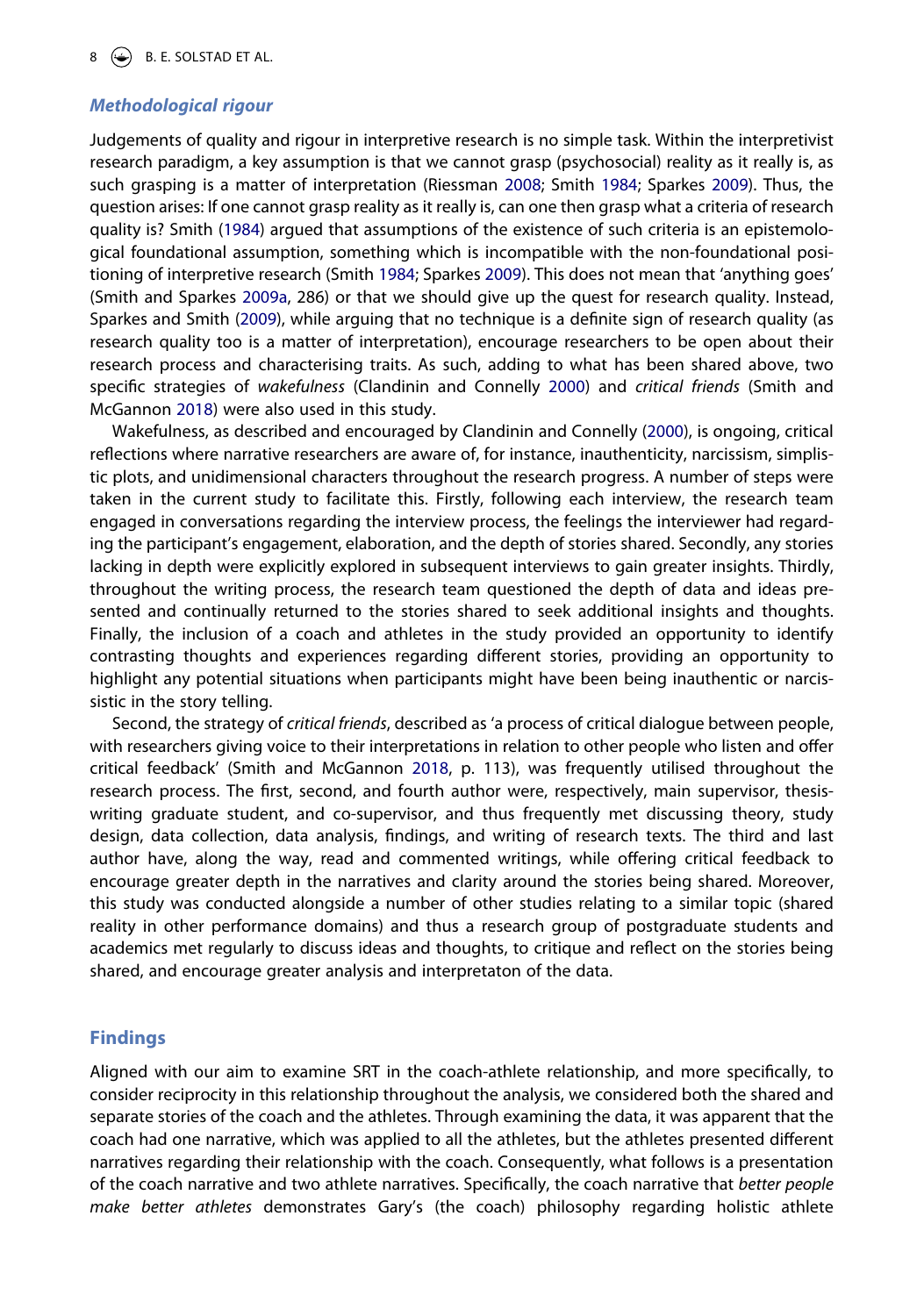development and how, through his own positivity and eagerness, he attempts to create an environment in which he facilities athletes' self-guided growth and development as swimmers and people.

The analysis of the athlete data resulted in the identification of two overarching narratives: (a) a narrative of being prevention-oriented and (b) a narrative of being promotion-oriented. The promotion-oriented narrative was underpinned by *experiences of unconditional love, support, and acceptance* resulting in athletes who were open, honest, and sought feedback. Meanwhile, there were two distinct experiences of being prevention-oriented: one arising directly from *perceptions of pressure, expectations, and a lack of support* resulting in an athlete whose hesitation and anxiety prevents optimal communication in the coach-athlete relationships and the other illustrating the impact of *pressures to perform while struggling with illness* and the subsequent impact this has on athletes' interpretation of coaching behaviours and support. Below are stories from three athletes to represent these narratives.

#### *Better people make better athletes: coach narrative*

When Gary talked about important early experiences that shaped him to be the coach he is today, the first thing that came to his mind were conversations with his dad (who also coached swimming). These conversations have played a major role in developing his coaching philosophy. Gary summarised: 'I think it is very much about respecting everyone, (. . .) contributing to making everyone feel well, (. . .) and typical value-decisions, like it is more important to educate people to cope with the world than to educate world champions' (T3). Beyond his conversations with his dad, Gary also highlighted the influence of two of his former coaching colleagues. From one he was inspired by 'His ability to believe in his possibilities and look for solutions instead of challenges' (T3), while the other impressed Gary with: 'His enormous dedication to seek development (. . .) so good at engaging with the athlete who desires to reach the top' (T3).

Through his earlier experiences and interactions with significant others, Gary has learnt to value a mastery and promotion-orientation, something which now affects how he provides feedback to his athletes: 'When I point out mistakes, it is primarily by pointing out (. . .) that there is something they can get even better at. That there is an unresolved potential that is conveyed from me, not what they failed to do' (T1). He talked about an athlete who asked for a different approach: 'I have heard sometimes: "You have to be tougher with me, (. . .) you have to punish me for me to succeed." And I thought "Then you might unfortunately have the wrong coach because I will never punish you to perform better"' (T3).

Gary is fond of his athletes, and sincerely wants his coaching to adhere to their interests. However, a challenge for him, as he coaches several young swimmers, is that he struggles to know what may be of interest to the swimmers unless they explicitly tell him. Gary unfortunately does not have as much time for in-depth conversations with his athletes, as he would like. Hence, a substantial part of his coaching philosophy is to teach the athletes how they can behave and communicate to make him the best coach for each of them. As he said: 'It is important to get to know what each one wants. (. . .) What I usually say to them (. . .) is that my job is to try to help you realise your wishes, and then I have to know what they are' (T1). Athletes who do this are more likely to receive better and more frequent feedback:

There are some who are better (. . .) to ask questions and receive feedback and communicate actively. They will often receive more and better feedback. In that way I can be a better coach for the athletes who show some initiative in the communication themselves than for the ones who are a bit more passive. Especially when there are larger groups (T1).

And indeed, one of the athletes said that she once had talked with Gary for an hour and a half after a practice, confirming that Gary does provide time when asked to do so.

However, as Gary is aware of the power he holds as a coach, he is conscious of the importance of building trust between himself and his athletes. For Gary, trust means having positive expectations of one another. For him: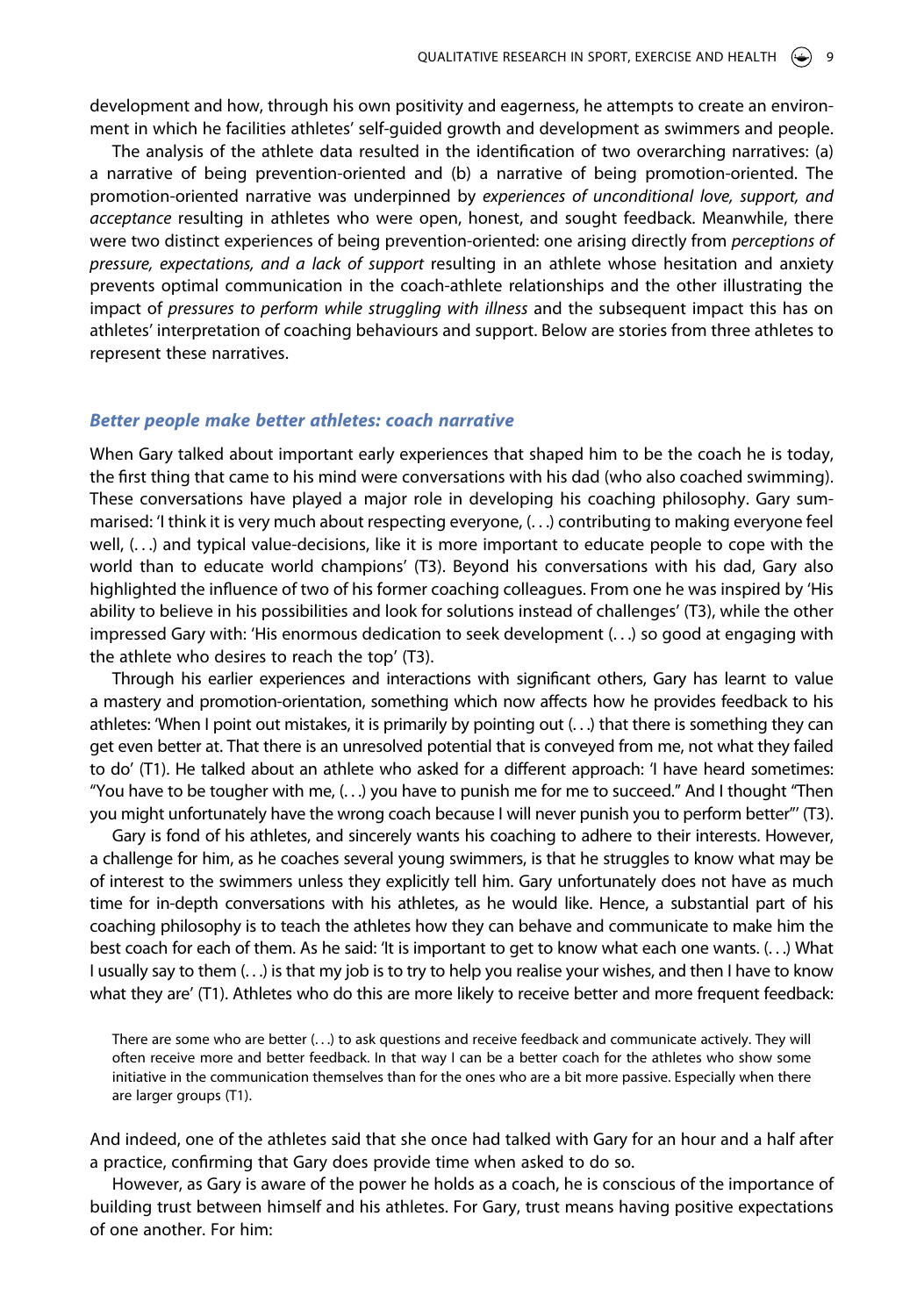10  $\left(\rightarrow\right)$  B. E. SOLSTAD ET AL.

Trusting someone, it depends on how you have been treated in previous situations. And you build this trust by repeatedly showing that you want the best for someone else, that you are present and do what you say you would do (T2).

Congruent with this statement, Gary recognises that his longest working relationships are with athletes with whom he experienced the highest levels of trust. However, when trust is lacking, Gary can have difficulties with coaching:

I still have athletes that I have coached many months, which I still do not feel like I have reached the point where they can let loose and talk about their own weaknesses. They are more concerned with performing than receiving help (T2).

#### *Pressure, expectations, and a lack of support: ann's prevention-oriented narrative*

Ann is a talented young swimmer, one of the best in the country at her age. Still, when starting to talk to her, it was impossible to avoid feeling that something in her life was not ideal. When we came to the question: 'If you should encounter any challenges, do you have anyone who cares about you and with whom you can talk to?', a question which all of the other athletes typically answered with parents, siblings, and/or friends, Ann answered quite differently. She said: 'No, not really. But . . . it usually ends well. It is all right.  $(...)$  I do not want to talk to mum and dad, they do not understand' (T1).

Ann had started swimming around the age of 11, following a couple of years playing team handball. She had not enjoyed her time playing team handball because: 'Those players on the team were not any nice.' Particularly: 'The coach's daughter was just mean, (. . .) and I had like nobody to be with. (. . .) So, then I thought: "Okay, then I will just quit"' (T3). Unfortunately, swimming has not been all positive either. Ann has experienced coaches that have been very negative in their feedback to her. Ann explained:

It was worst during training camps. (. . .) They did not realise I was trying my best, so when I was not swimming at the times they expected, they just got mad and said like, 'Why did we bring you at all?' (T2).

Moreover, when Ann did perform at the expected level, she did not receive any positive feedback: 'They [her coaches] never said that (. . .) we were swimming well. (. . .) It was just like when we swam well, they just said like, 'Yeah, okay'. Like, it was like (. . .) they just waited for us to swim poorly' (T2).

Conversely, Ann really liked Gary, who started coaching her about 18 months ago. She explained that she looked forward to seeing him at practice, perceived him to care about her, and often asked him for feedback. Nevertheless, Ann experienced their relationship as ambivalent. While Gary seems to be promotion-oriented, Ann's earlier experiences seem to have made her prevention-oriented, creating a regulatory nonfit between them. For instance, Ann shared:

Sometimes I feel he is like: 'So, in three months you can post this time.' And then I think like: 'It is very fast I cannot do it.'  $( \ldots )$  It is often the case that I cannot swim as fast as he thinks (T1).

Ann perceived that Gary had a major influence on her swimming career. Given this feeling, she was afraid of being thought of as the swimmer who did not put in the required effort, and thus being transferred to another training group. It was something Ann would like to prevent. Accordingly, when Gary came with a suggestion for her training programme, she was afraid to reject it:

He says like: "Yes, but you have to do this and this and this." Also, it is a bit my fault, because I kind of pretend and I am saying like, "Yeah, but I think I can do that." But then, next time I will not be able to, and I know that I will not make it either when I talk to him. But I pretend, so that is stupid of me. (. . .) But you know, I want to seem better too, and he becomes, when I say like, "Oh, but then I do that and that and that" then he becomes happy. I just say it. But then he will get disappointed again afterwards when I cannot do it (T3).

Ann accepted development suggestions from Gary despite believing she would fail to fulfill them in fear of being perceived as lacking dedication and the right mentality to produce better performance. She also admitted lying to Gary: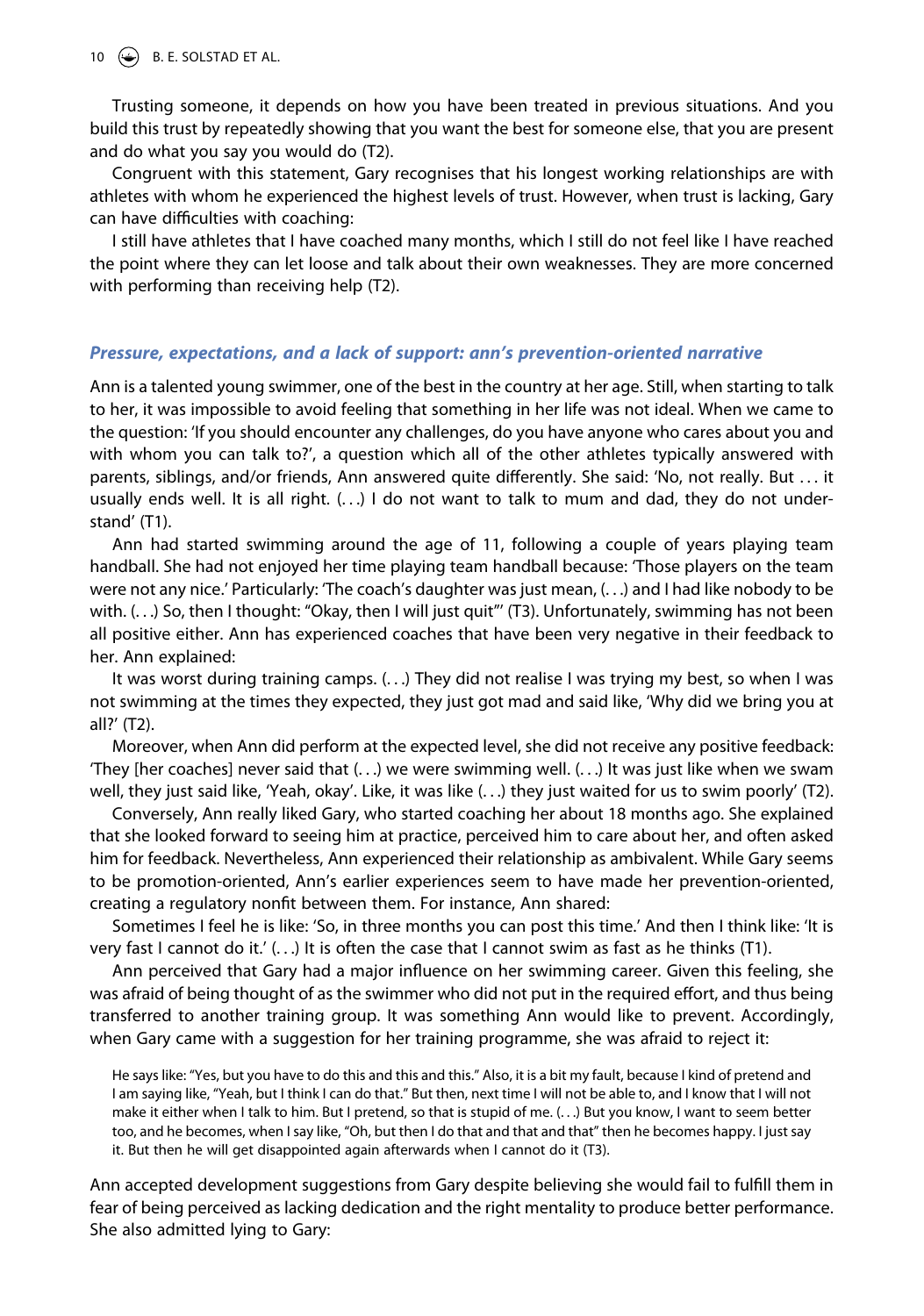He asks: 'Are you ready to go hard?' and hits me on the shoulder. Then I get stressed and lie and respond: 'I feel great!' And then I become happy. However, after the swimming session, he becomes disappointed, which, in turn, makes me disappointed (T3).

In competitive settings, Ann admitted she faked her behaviour to please Gary:

I wanted to show him that I was disappointed if I performed poorly so that he would think: "Oh, but then she will do better next time." And stressed because, (. . .) before a tournament, if you become to stressed or nervous, sometimes I perform poorly because (. . .) I cannot concentrate. So sometimes I put a little extra in it so, if it went bad, I had an excuse, like "Ah, but I was so stressed out before I swam!" I did that sometimes. And if I swam well, well, then I swam well. But you know, just to be sure. (...) If I before the race had thoughts like: "I will not make it," Like thought negatively, I would not say it. Instead, I would say: "Oh, I did my best, but it did not work out and now I am so sorry." (. . .) And then he would think like: "Well then she will do it better next time." Then he became happy, and I had to do the same thing next time (T3).

Ann thought quite differently to Gary. A final story she told, which underscored this, was a story from a training camp that took place after a running session where she was very tired and broke down:

He was like: "How are you doing Ann?" And I just started crying and said: "I hate swimming!" (. . .) And then he said: "Ok, let us talk about this." We sat down, but then he managed to turn the conversation around, and it ended up with me having an extra training session per week. And afterwards I was like: "Wait, what? How?" (...) Because that was not my plan (T3).

Between T1 and T2, Ann changed swimming club. Despite the ambivalence and their differences, Ann firmly claimed it had nothing to do with Gary. On the contrary, she said 'If only I could have continued having Gary as a coach, I would have stayed' (T2). The reason, she reported, was that as she was getting too old for her current training group and had to move up to the next squad. Unfortunately, the head coaches for that group were coaches with whom Ann had previous negative experiences. In her new club, Ann enjoyed going to practice more. Although there are possibly many reasons for this, the type of failure-feedback provided might play a role, as Ann said: 'In [new club] it is like they say we shall swim something, and if we fail, (. . .) they are just like: "Well, it is you who will not get any better." But in [old club] it was like: "okay, penalty"' (T3). In other words, when she failed in the new club, there was an absence of positive feedback rather than a presence of negative comments.

#### *Pressures to perform while struggling with illness: cathy's prevention-oriented narrative*

Before starting to talk about Cathy, a little background information is necessary: As mentioned earlier, there was three training groups in the club, which were relevant for the interviewed swimmers. To stay in group A, there was four requirements: (a) being 13–16 years of age, (b) complete 7–8 workouts per week, (c) have less than 10% absence over time, and (d) qualify for national championships. After being in this group, the athletes are either moved to group B or group C. Group B is the elite group in the club. When an athlete went from group A to group B, Gary called it the 'fast-track' (T1). However, Gary said that the fast track is not necessarily beneficial for all athletes. Some athletes need more time to become ready to take the final step. Therefore, they have group C, for athletes to 'buy themselves some time' (T1). In group C, the training is more individualised, and the goal is to: 'Provide athletes an opportunity to keep training to keep developing' (T1).

During the last year, Cathy had struggled with illness. As such, she did not meet requirements b and c, and she would soon also be too old, for group A. Therefore, she was moved from group A to group C. From Gary's perspective, this occurred with nothing but good intentions. In group C, Cathy could train in a manner that would suit her health situation better. However, Cathy did not perceive it this way: 'We have been moved down. Even though they do not call it moved down, we were moved down. Because we got less training' (T1). Additionally, she said: 'I feel that (. . .) if I had continued with the training I had, I could have had more development than now when I have two workouts less than before and less hours in the water' (T1).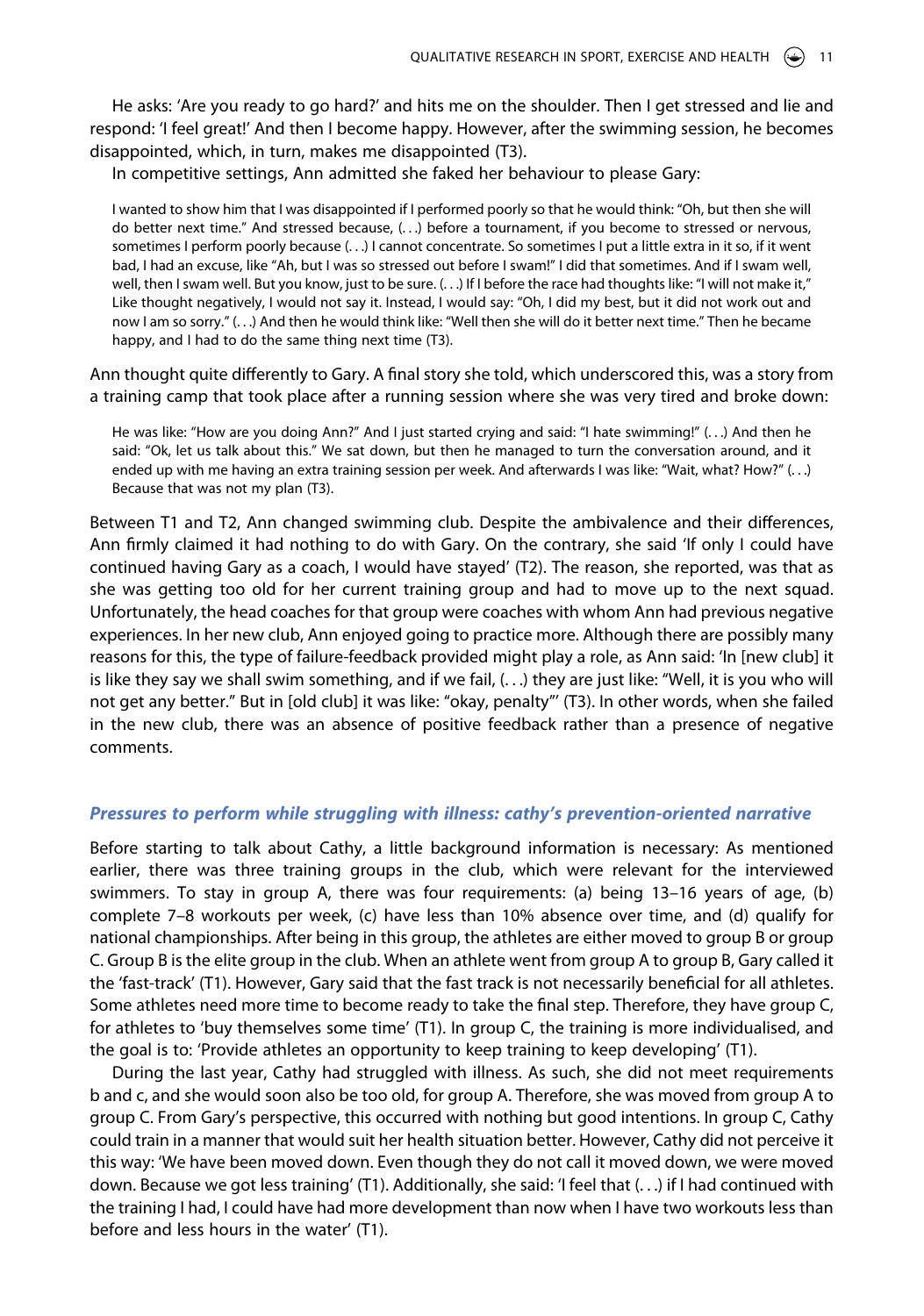#### 12  $\leftrightarrow$  B. E. SOLSTAD ET AL.

After the first interview, Cathy chose to quit swimming but not because of Gary. In fact, she said she did trust him, and that she perceived him to care for her as a person. Rather, she stressed her reasons for quitting swimming were:

I have struggled with my motivation and did not get the results that I wanted. (. . .) I went to the physician and found I had some deficiencies and fixed it, but things did not get any better. I just felt tired (T2).

Perhaps explaining her recent struggles, is Cathy's elaboration regarding how she experiences her general life as a young Norwegianv girl. She said: 'We are youths in today's society, and it is not easy because we have, or at least I have set, very high standards for myself. Both school, training, like everything' (T1). Further, she admitted that: 'I have given the impression that things are better than they really are' (T2), adding:

I am the kind of person who is like: 'it is all right.' I can move on even though I am not feeling well. It is like: 'I will not get up from the water. I shall complete the training session' (T2).

When asking her if she talked about these kinds of stress with somebody, she said: 'No, not really. I am not that kind of talk-about-stuff-person, I am not so good at it' (T2).

#### *Unconditional love, support, and acceptance: bethany's promotion-oriented narrative*

Bethany's parents have been very supportive throughout her life. Before swimming competitions, Bethany's mother regularly told her: '"I love you no matter how you perform!"' (T3). With regards to school, Bethany has always been concerned about getting good grades. However, her parents: 'Have been supportive and said that "you do not have to get top grades in every class. You can do worse and still get places in life despite of that"' (T3). Bethany has experienced failing to do what significant others expect from her, but support from her parents has blunted the impact of such experiences:

Oh, yes, I have felt inadequate if I have not been able to meet the expected performance demands. But again, my mom has been there and said: 'Do not let it upset you, it will be okay.' And then I have managed to leave it behind, do not let it upset me (T3).

Bethany's teammates have also been supportive: 'If I did not do so well on the national championship for instance, the group has supported me. (. . .) And that makes me (. . .) feel that I can perform poorly too. And do not put so much pressure on myself' (T3).

Looking back at the start of her relationship with Gary, Bethany emphasised: 'In the beginning, I had no problems and just swam. I never really talked to him. Asked about swimming technique sometimes' (T2). Since then, their relationship has grown:

Now we have been through several championships and he has seen me both at my worst and at my best, so he has been able to understand more of my thoughts. Afterwards, we have been able to communicate much better (T2).

Bethany and Gary seem to collaborate and communicate well. For instance, if Bethany has swum poorly during a training session, she said: 'Then he has asked: 'Is something going on?' and then I have explained it and he has come with a solution to the problem at hand' (T2). If there have been any challenges, they try to solve it together:

He is like: 'What do you think of this?' Then I ask some questions, say something, and then I say like: 'Well, what do you think?' And then he answers,(. . .) then we try to come up with a solution together (T1).

Similarly, Bethany is proactive in her collaboration with Gary: 'I often grab him and ask for technical feedback' (T1). When asked how she makes herself understood, she simply stated: 'I just say it like it is' (T1). An example of how honest communication influences Bethany's motivation and well-being, is the following story:

There was this junior tournament. (. . .) There it was some specific events. And I am not good at them. (. . .) I did not want to swim those events. (. . .) So, we talked together, and I said that I did not want to swim those events. (. . .) That I would rather specialise in crawl than medley. (. . .) And then we came up with alternatives during training so I could avoid those exercises I did not like. (. . .) We had another coach, (. . .) and he made me swim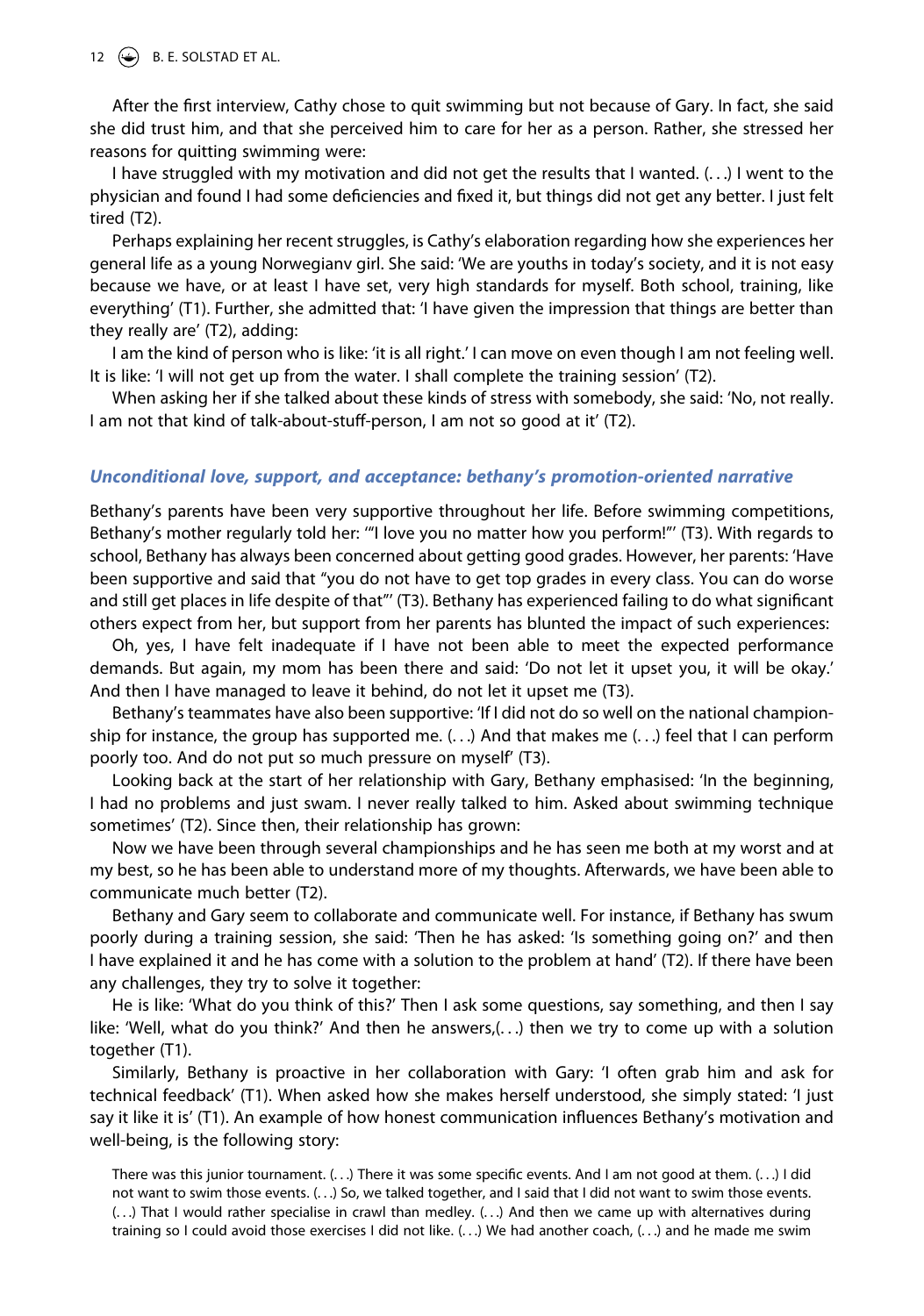these exercises. (. . .) So, one day after training I started crying. (. . .) I could not do it anymore. And Gary saw it, he came up to me and asked what was going on. And I explained it to him, and it was then he realised how much I did not want to go to that tournament. And then we came up with other solutions (T2).

After the first interview, Bethany became ill. But as with everything else, she spoke honestly about it to Gary: 'I have spoken a lot with Gary because of [the disease]. (. . .) I have talked to Gary about the pauses in between the different workouts, that I must be careful to relax properly' (T2). At the last interview, Bethany highlighted that once Gary had suggested that she should leave the practice due to her illness. At the same time, she also recounted another coach who had asked her to leave when she swam poorly due to illness. Bethany explained that the latter one; however, expressed the need to leave in a much more negative manner. Hence, she attributed their intentions very differently. She emphasised: 'I think Gary cares about me, while the other coach seemed to care more about my performance. He did not care about me as me' (T3).

When she is competing at meets, Bethany wants to ensure against errors of omission: 'If I am going to swim a 200-meter race, I go out hard, and would rather blow it  $($ ...) than end up thinking "I did not give it my all"' (T3). She believes that this mindset is similar to what the coaches want them to have: 'They regularly say that they do not want us to have anything left in the end. Because if you do, you probably could have gone even harder' (T3).

#### **Discussion**

The purpose of the present study was to explore: (a) how a shared reality is established, or fails to be established, over the course of the sporting partnership between athletes and their coach; and (b) how experiencing a shared reality (or not) in the coach-athlete relationship is related to the experienced quality of the relationship athletes and their coach develop and maintain over the course of a 9-month period. The analysis of the data revealed a coach narrative (Gary), which was applied to all the athletes, but the athletes presented different narratives regarding their relationship with the coach. Whereas the promotion-oriented narrative (Bethany) was underpinned by experiences of *unconditional love, support, and acceptance*, there were two distinct experiences of being prevention-oriented. Specifically, one narrative (Ann) arising directly from perceptions of *pressure, expectations, and a lack of support* and the other narrative (Cathy) illustrating the impact of *pressures to perform while struggling with illness* and the subsequent impact this has on athletes' interpretations of the coach's behaviour and support.

What seemed to be the main issue for Ann, was the regulatory nonfit with the coach. Due to a predominately prevention-orientation, she has different inner states than Gary concerning her goals and performance strivings (Higgins [2019\)](#page-18-10). Even more, she fails to communicate her inner states, which makes Gary believe there is a shared reality when there actually is none (Echterhoff, Higgins, and Levine [2009](#page-17-3)). The motives look apparently to be in order; however, it might be that due to earlier negative experiences (e.g., prior coaches) and a lack of perceived social support from significant others, that Ann is afraid to reveal her inner states, and argue against Gary, as she is worried about him rejecting her or getting angry. Consequently, she accepts everything Gary says even though she disagrees; meaning, Ann experiences a low degree of shared reality with Gary.

<span id="page-13-2"></span><span id="page-13-1"></span><span id="page-13-0"></span>Cathy, on the other hand, is not alone being an adolescent girl experiencing pressures to perform and be successful in Norway. A recent national survey found that 24% of adolescent girls experience pressure to perform well at sport, while 45% experience pressure to perform well at school (Bakken [2019\)](#page-17-16). High training loads and a stressful lifestyle are risk factors potentially leading to illness and a decreased sense of motivation and well-being (Moesch et al. [2018](#page-18-20); Reardon et al. [2019](#page-18-21); Schinke et al. [2017](#page-19-16)). Hence, when Gary decided to move Cathy to another training group (i.e., group C), in which she would receive a more suitable training load, it probably was for Cathy's best. However, considering Cathy's high standards for herself, she did not like what she perceived as being moved down. As with Ann, Cathy did not talk about her thoughts and concerns with Gary. As such, Gary,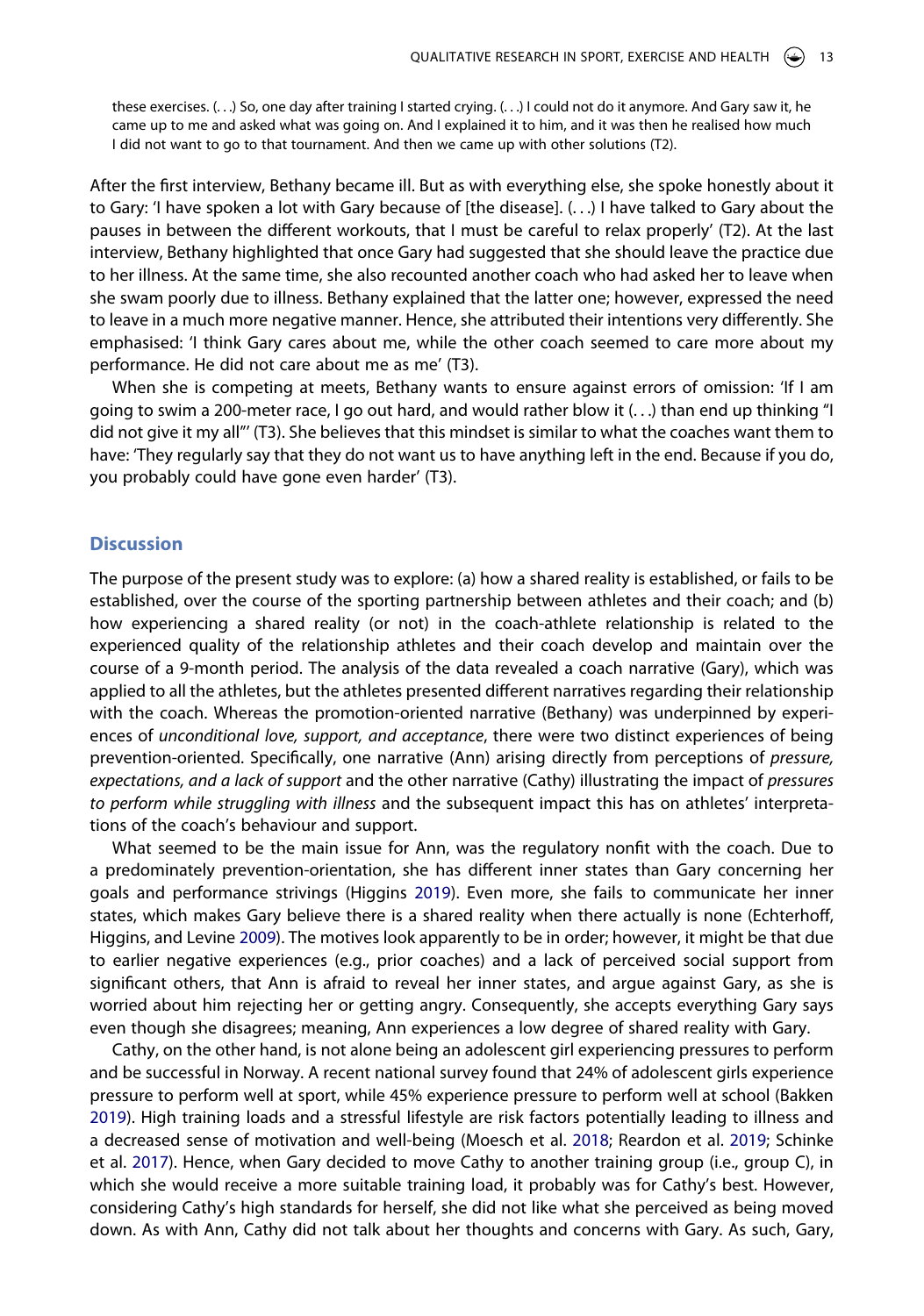unknowingly left in the dark, subjectively experienced a shared reality with Cathy that training with group C was unproblematic, while it challenged Cathy's motivation and continued engagement in swimming.

<span id="page-14-3"></span>In case of Bethany, it seemed that she experienced a high degree of shared reality with Gary. They communicated actively and honestly with each other, which makes it easy for them to know each other's inner states towards target referents (Echterhoff, Higgins, and Levine [2009\)](#page-17-3). Their communication indicates that they are appropriately motivated to create a shared reality: Bethany is epistemically motivated to create a shared reality with Gary, as he is an experienced swimming coach, while Gary is epistemically motivated to create a shared reality with Bethany, as she is the expert regarding her interests, preferences, and needs (Saw, Main, and Gastin [2016](#page-18-22)). Gary has proved to Bethany that he is to be trusted during various strain tests (e.g., competitions where she was at her worst), thus increasing his perceived trustworthiness, and Bethany attributes his behaviour towards her as a result of him sincerely caring (a relational motive) about her as a person (Higgins [2019](#page-18-10); Simpson [2007\)](#page-19-7). There seems to be a regulatory fit, as both Gary and Bethany seem to be predominately promotion-oriented and responsive to each other (Echterhoff, Higgins, and Levine [2009\)](#page-17-3).

<span id="page-14-1"></span><span id="page-14-0"></span>A comment must also be made about the coach's role regarding whether the athletes experienced a regulatory fit or not in the coach-athlete relationship, as it seems to have played a significant role regarding how the two narratives turned out so differently (Higgins [2019\)](#page-18-10). From Gary's perspective, it may be that he believed there was a shared reality until proven otherwise (as may have been the case with both Ann and Cathy). His emphasis on encouraging athletes to communicate their wishes showed that he was motivated to create a shared reality regarding swim practice based on their contributions and opinions (Echterhoff, Higgins, and Levine [2009](#page-17-3)). However, verbal encouragement alone does not seem to be sufficient for athletes to open up honestly (Higgins [2019](#page-18-10)). This may be due to the power imbalance between coaches and athletes (Denison, Mills, and Konoval [2017](#page-17-17); Simpson et al. [2015](#page-19-17)). Deutsch ([1973](#page-17-18)) argued that those who perceive their partner to have greater power, are either more trusting or more suspicious. Power has an amplification effect on trustperceptions, which could imply that athletes who perceive a low level of trust towards their coach (i.e., is suspicious) withstand even more from behaviours that would make them vulnerable; for instance, honest communication (Korsgaard, Brower, and Lester [2015\)](#page-18-23). However, Simpson [\(2007\)](#page-19-7) argued that if, over time, the high-power partner consistently acts in a way that benefits the lowpower partner, it could create a relationship very high in trust (i.e., a positive amplification effect). This is critical during strain tests (Simpson [2007](#page-19-7); Simpson et al. [2015\)](#page-19-17). Neither Ann nor Cathy discussed any strain tests with Gary. Perhaps the lack of increased trust and perceived security following a successful strain test are what made them withhold information or being dishonest when communicating with Gary during swim practices.

<span id="page-14-4"></span><span id="page-14-2"></span>From a SRT perspective (Higgins [2019](#page-18-10), p. 270), the dynamics of social relationships, which have the potential to create a '*We-ness'* from shared realities, can be understood by distinguishing between sentiment relations (i.e., like or dislike) and unit relations (i.e., associated or disassociated). For example, the relations between Ann and Gary, as well as between Cathy and Gary, are positive with respect to sentiment (i.e., they both like Gary) but more neutral with respect to unit (i.e., they both have a formal coaching relationship with Gary). However, their underlying reasons are reported to be different. Whereas Ann was unable to be honest about her thoughts and concerns, and in the end changed swimming club, Cathy's quiet struggle with illness and pressures to perform and be successful resulted in her quitting organised swimming. What is missing in these relationships, however, is social verification of positive feelings. Indeed, SRT stipulates that sharing good news with others, and particularly being responsive to the good news, is likely to intensify the positivity of good news (Higgins [2019\)](#page-18-10). Thus, given the dishonesty and hurt feelings in these relationships, it is less likely that these athletes will express positive feelings that can be verified by their coach, subsequently creating shared realities and a connectedness between coach and athletes. A key aspect in the formation and further development of coach-athlete relationships is therefore to create multiple opportunities for interpersonal exchange of positive feelings (Higgins [2019\)](#page-18-10).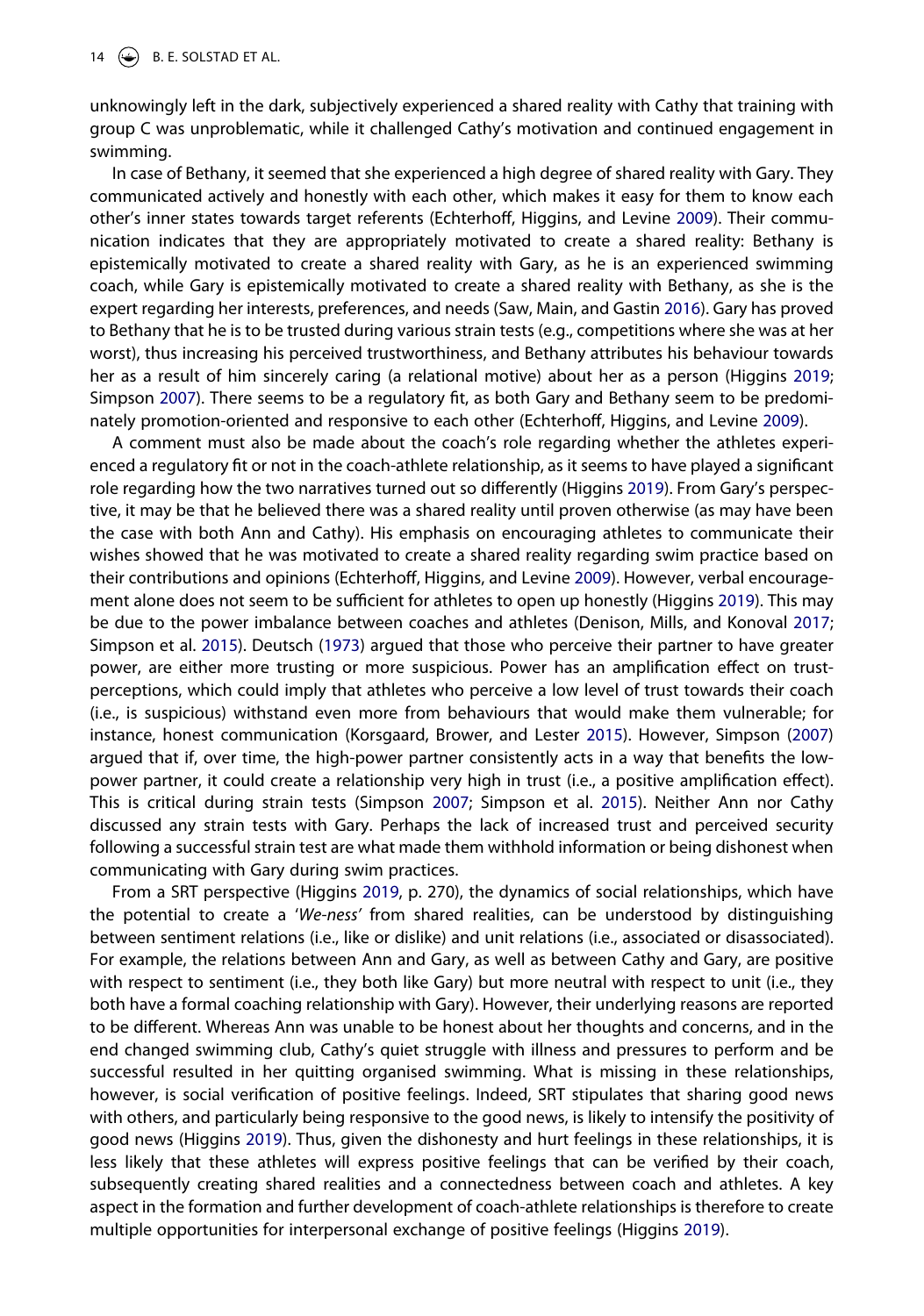Further, recent studies have addressed the diversity and complexities associated with femalespecific sport and exercise science data (Elliott-Sale et al. [2021](#page-17-19)), as well as the lack of studies focusing on female samples in the youth athlete talent development literature (Johnston et al. [2018\)](#page-18-11). Unquestionably, the general emphasis on early identification of young talents with the potential to succeed in high-performing sport environments involves a more critical view on the social processes involved (Denison, Mills, and Konoval [2017;](#page-17-17) Persson et al. [2020](#page-18-24); Strandbu, Bakken, and Stefansen [2020\)](#page-19-18), particularly the relational and ethical implications of developing young athletes on a daily basis (Baker, Schorer, and Wattie [2018](#page-17-6); Simpson et al. [2015;](#page-19-17) Waldron et al. [2020](#page-19-19)). Indeed, Dewey (1938/2015) argued,

<span id="page-15-4"></span><span id="page-15-3"></span><span id="page-15-2"></span>'(. . .) The two principles of continuity and interaction are not separate from eachother. They intercept and unite. They are, so to speak, the longitudinal and lateral aspects of experience. Different situations succeed one another. But because ofthe principle of continuity something is carried over from the earlier to the later ones' (p. 44).

As such, these principles should be better integrated in the iterative sports coaching process, involving talented young athletes and their coaches, respectively. This is because all athletes are unique individuals; meaning, they have their own frame of reference and thus the present experiences are not likely to create agreeableness and expectations of having desirable future experiences among all of them. Consequently, a coaching philosophy that expects a certain level of awareness can be accused of being disconnected from other experiences, and thereby generating dispersive, disintegrated, and centrifugal habits (Dewey 1938[/2015](#page-17-20)). Specifically, our findings showed that two athletes (i.e., the narrative of being prevention-oriented) had a poorer ability to control their future experiences partly because of the inability of the objective conditions (the total social set-up of the situations in which the athletes are engaged) to create interactions that were conducive to their personal development as healthy, young, aspiring athletes (Dewey 1938[/2015](#page-17-20); Elliott-Sale et al. [2021;](#page-17-19) Higgins [2019\)](#page-18-10).

<span id="page-15-1"></span>The aforementioned narratives show the importance of coaches thinking outside their predominate 'coaching-box' (Cushion [2018](#page-17-21); Denison, Mills, and Konoval [2017](#page-17-17)). Gary may have experienced his promotion-orientation style serving past athletes well. However, if unable to behave differently, there will occasionally be athletes like Ann and Cathy who experience a regulatory nonfit. If coaches can reflect on their coaching behaviour, regardless of their predominant motivational orientation, they are likely to see how different types of interaction and responsiveness suit different types of athletes.

#### **Practical implications**

The two different narratives in this study remind us that the promotion and prevention motivational systems produce different positive and different negative experiences. For instance, whereas the promotion system represents a presence of a positive psychological situation (i.e., coaches providing positive feedback to their athletes), the prevention system represents an absence of a negative psychological situation (i.e., coaches who are not criticising their athletes; Higgins [2019\)](#page-18-10). This knowledge, in turn, has implications for the interpretations of success messages (potential gains vs. potential nonlosses) and failure messages (possible nongains vs. possible losses). Consequently, our call to all coaches, especially those coaching young, aspiring athletes, is to be mindful of their coaching behaviour and motivational orientation, as it will likely have a major influence on how the athlete is experiencing later coach-athlete relationships and performance strivings, and thus sport engagement itself (Higgins [2019](#page-18-10); Smoll and Smith [2020](#page-19-4)).

<span id="page-15-0"></span>On the behalf of the coach, findings from the present study remind us of the importance of coachreflection and to think outside the box (Cushion [2018;](#page-17-21) Denison, Mills, and Konoval [2017](#page-17-17)). Especially the relationship between Ann and Gary, as well as Cathy and Gary, could benefit from Gary thinking and behaving outside of his 'promotion-orientation-box' so that both Ann and Cathy could have experienced a regulatory fit with their coach. The present study cannot say whether a promotion-orientation or a prevention-orientation is most beneficial for talent development in organised sports; however, it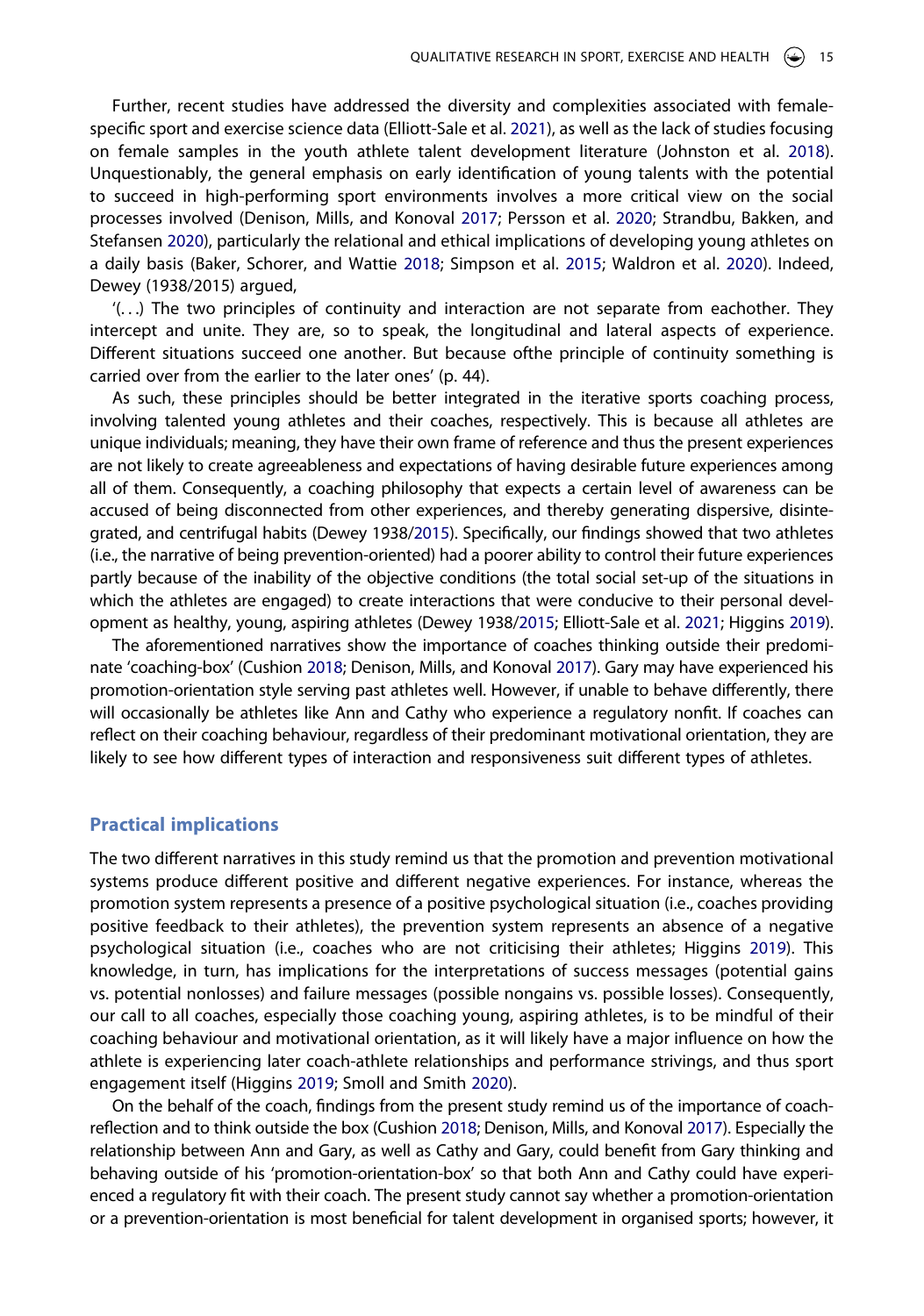16  $\leftrightarrow$  B. E. SOLSTAD ET AL.

does seem to confirm prior research that a regulatory fit is advantageous (Fulmer et al. 201; (Förster, Higgins, and Idson [1998](#page-17-8)); (Higgins [2019](#page-18-10)); (Spiegel, Grant-Pillow, and Higgins ([2004\)](#page-19-6).

# **Limitations and future directions**

This study only included female athletes, and only one type of sex-constellation regarding the coachathlete relationship (male-female, respectively). As such, it could be that if future research explores experiences of male athletes or partners in a same-sex-relationship that it could provide different perspectives regarding establishing a shared reality (Higgins [2019\)](#page-18-10). Another suggestion for future research is to delve deeper into how trust evolves in the coach-athlete relationship. For instance, exploring consequences of different levels of severeness in trust situations, or the attribution and intentions of the coach(s) and athlete(s) could expand our knowledge regarding the motivation behind communication and establishing a shared reality in the coach-athlete relationship (Higgins [2019;](#page-18-10) Jowett [2017a,](#page-18-7) [2017b](#page-18-0); Simpson [2007](#page-19-7); Simpson et al. [2015\)](#page-19-17).

# **Conclusion**

Interpretations of participants' stories indicate that experiencing a shared reality strengthens the relationship between coach and athlete, keeps both parties motivated, and make them feel their strivings as worthwhile. Athletes who did not experience a shared reality seemed to be more dissatisfied with the coach-athlete relationship and their engagement in organised swimming. For a shared reality to be experienced, honest and responsive communication, motivated by trust in the other, must be frequently utilised by both parties. Due to the power imbalance and the need of interpersonal exchange of positive feelings, it is especially important for coaches to behave supportive, trustworthy, and responsive to advance the relationship quality and satisfaction (Higgins [2019;](#page-18-10) Simpson et al. [2015\)](#page-19-17). Finally, SRT is a conceptual framework, which can prove to be a new, advancing avenue regarding research on the coach-athlete relationship (Echterhoff, Higgins, and Levine [2009](#page-17-3); Higgins [2019\)](#page-18-10). It is our opinion that SRT seems to encapsulate central elements for a profound coach-athlete relationship.

#### **Acknowledgments**

We would like to acknowledge our deep debt of gratitude to Daniel Rydland Bjåen, Danielle Charlotte Fredriksen, Gerald Echterhoff, and Pierre-Nicolas Lemyre who contributed greatly to the entire research process.

# **Disclosure of potential conflicts of interest**

No potential conflict of interest was reported by the author(s).

#### **Notes on contributor**

*Bård Erlend Solstad* is an Associate Professor in the Department of Sport Science and Physical Education at the University of Agder, Kristiansand, Norway. He is also affiliated with the Norwegian Research Centre for Children and Youth Sports, Oslo, Norway. His academic work centres around research on motivation and sports coaching in children and youth sports. He is also working as a sport psychology consultant with young athletes in Norway.

*Morten Granerud* (M.Sc.) graduated from the Norwegian School of Sport Sciences in June 2020. It concluded five years study of sport and exercise psychology. The following article is a part of his master thesis.

*Heidi Marian Haraldsen* is an Associate Professor in the Teacher Education at Oslo National Academy of Arts. She is also a research fellow at the Norwegian Research Centre for Children and Youth Sports, Oslo, Norway. Her research topics centres around motivational processes, perfectionism, talent development, and coaching within both sport and performing arts settings.

*Henrik Gustafsson* is an Associate Professor at Karlstad University, Sweden and the Norwegian School of Sport Science, Norway. His research focuses mainly on burnout and stress in athletes and mindfulness and acceptance-based interventions in sports. Henrik is also working as a performance psychology consultant with the Swedish Olympic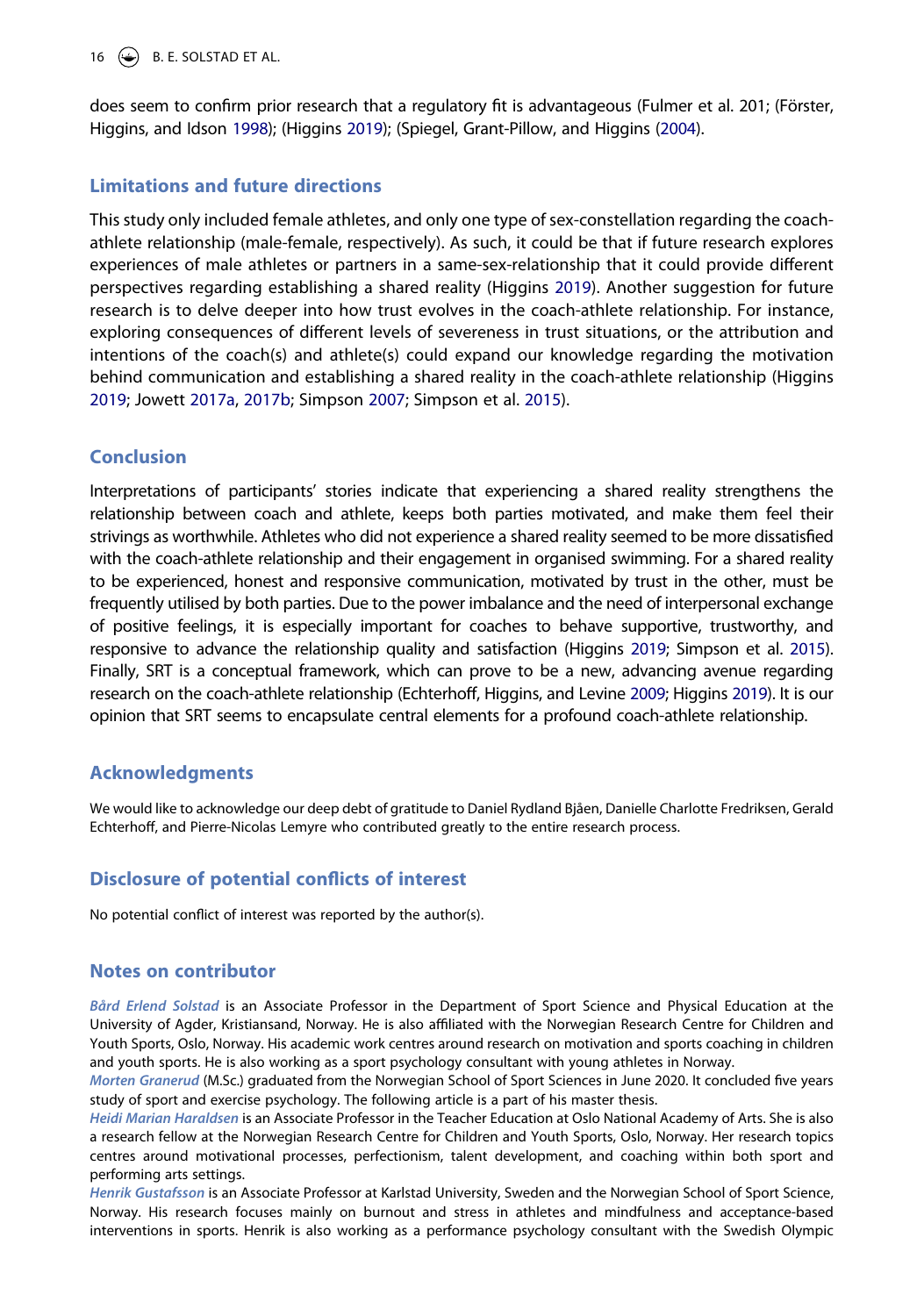#### Committee.

*Camilla J. Knight* is an Associate Professor in the School of Sport and Exercise Sciences at Swansea University and the Youth Sport Lead for the Welsh Institute of Performance Science. Her academic work is focused upon enhancing children's experiences in sport, with a particular emphasis upon the involvement of parents.

# **ORCID**

C. J. Knight http://orcid.org/0000-0001-5806-6887

#### **References**

- <span id="page-17-6"></span>Baker, J., J. Schorer, and N. Wattie. [2018](#page-2-0). "Compromising Talent: Issues in Identifying and Selecting Talent in Sport." *Quest* 70 (1): 48–63. doi:[10.1080/00336297.2017.1333438.](https://doi.org/10.1080/00336297.2017.1333438)
- <span id="page-17-16"></span>Bakken, A. [2019](#page-13-0). *Ungdata. Nasjonale Resultater 2019, NOVA Rapport 9/19*. Oslo: NOVA: OsloMet.
- <span id="page-17-7"></span>Bergeron, M. F., M. Mountjoy, N. Armstrong, M. Chia, J. Côté, C. A. Emery, A. Faigenbaum, et al. [2015.](#page-2-1) "International Olympic Committee Consensus Statement on Youth Athletic Development." *British Journal of Sports Medicine* 49 (13): 843–851. doi:[10.1136/bjsports-2015-094962.](https://doi.org/10.1136/bjsports-2015-094962)
- <span id="page-17-14"></span>Calman, L., L. Brunton, and A. Molassiotis. [2013.](#page-5-0) "Developing Longitudinal Qualitative Designs: Lessons Learned and Recommendations for Health Services Research." *BMC Medical Research Methodology* 13 (1): 14. doi:[10.1186/1471-](https://doi.org/10.1186/1471-2288-13-14) [2288-13-14.](https://doi.org/10.1186/1471-2288-13-14)
- <span id="page-17-10"></span>Casey, A., T. Fletcher, L. Schaefer, and D. Gleddie. [2018](#page-4-0). *Conducting Practitioner Research in Physical Education and Youth Sport: Reflecting on Practice*. Routledge. New York, NY 10017, United States of America.
- <span id="page-17-15"></span>Clancy, R. B., M. P. Herring, T. E. MacIntyre, and M. J. Campbell. [2016](#page-5-1). "A Review of Competitive Sport Motivation Research." *Psychology of Sport and Exercise* 27: 232–242. doi:[10.1016/j.psychsport.2016.09.003](https://doi.org/10.1016/j.psychsport.2016.09.003).
- <span id="page-17-12"></span>Clandinin, D. J., and F. M. Connelly. [2000](#page-4-1). *Narrative Inquiry: Experience and Story in Qualitative Research*. San Francisco, CA: Jossey-Bass.
- <span id="page-17-4"></span>Cornwell, J. F. M., B. Franks, and E. Tory Higgins. [2017.](#page-2-2) "Shared Reality Makes Life Meaningful: Are We Really Going in the Right Direction?" *Motivation Science* 3 (3): 260. doi:[10.1037/mot0000071.](https://doi.org/10.1037/mot0000071)
- <span id="page-17-21"></span>Cushion, C. J. [2018](#page-15-0). "Reflection and Reflective Practice Discourses in Coaching: A Critical Analysis." *Sport, Education and Society* 23 (1): 82–94. doi:[10.1080/13573322.2016.1142961](https://doi.org/10.1080/13573322.2016.1142961).
- <span id="page-17-1"></span>Davis, L., S. Jowett, and S. Tafvelin. [2019.](#page-2-3) "Communication Strategies: The Fuel for Quality Coach-athlete Relationships and Athlete Satisfaction." *Frontiers in Psychology* 10. doi:[10.3389/fpsyg.2019.02156](https://doi.org/10.3389/fpsyg.2019.02156).
- <span id="page-17-17"></span>Denison, J., J. P. Mills, and T. Konoval. [2017](#page-14-0). "Sports' Disciplinary Legacy and the Challenge of 'Coaching Differently'." *Sport, Education and Society* 22 (6): 772–783. doi:[10.1080/13573322.2015.1061986.](https://doi.org/10.1080/13573322.2015.1061986)

<span id="page-17-20"></span><span id="page-17-18"></span>Deutsch, M. [1973](#page-14-1). *The Resolution of Conflict: Constructive and Destructive Processes*. New Haven, CT: Yale University Press. Dewey, J. [2015](#page-15-1). *Experience & Education*. New York: Free Press.

- <span id="page-17-9"></span>Echterhoff, G., S. Lang, N. Krämer, and E. Tory Higgins. [2009](#page-3-0). "Audience-tuning Effects on Memory: The Role of Audience Status in Sharing Reality." *Social Psychology* 40 (3): 150–163. doi:[10.1027/1864-9335.40.3.150.](https://doi.org/10.1027/1864-9335.40.3.150)
- <span id="page-17-3"></span>Echterhoff, G., E. Tory Higgins, and J. M. Levine. [2009.](#page-2-4) "Shared Reality: Experiencing Commonality with Others' Inner States about the World." *Perspectives on Psychological Science* 4 (5): 496–521. doi:[10.1111/j.1745-6924.2009.01161.x.](https://doi.org/10.1111/j.1745-6924.2009.01161.x)
- <span id="page-17-19"></span>Elliott-Sale, K. J., C. L. Minahan, X. J De Jonge, K. E Ackerman, S. Sipilä, N. W. Constantini, C. M. Lebrun, and A. C. Hackney. [2021](#page-15-1). "Methodological Considerations for Studies in Sport and Exercise Science with Women as Participants: A Working Guide for Standards of Practice for Research on Women." *Sports Medicine* 51 (5): 843–861. doi:[10.1007/](https://doi.org/10.1007/s40279-021-01435-8) [s40279-021-01435-8.](https://doi.org/10.1007/s40279-021-01435-8)
- <span id="page-17-2"></span>Felton, L., S. Jowett, C. Begg, and X. Zhong. [2021](#page-2-5). "A Multistudy Examination of the Complementarity Dimension of the Coach–athlete Relationship." *Sport, Exercise, and Performance Psychology* 10 (1): 27–42. doi:[10.1037/spy0000209.](https://doi.org/10.1037/spy0000209)
- <span id="page-17-8"></span>Förster, J., E. Tory Higgins, and L. C. Idson. [1998](#page-3-1). "Approach and Avoidance Strength during Goal Attainment: Regulatory Focus and The" Goal Looms Larger" Effect." *Journal of Personality and Social Psychology* 75 (5): 1115–1131. doi:[10.1037/0022-3514.75.5.1115](https://doi.org/10.1037/0022-3514.75.5.1115).
- <span id="page-17-0"></span>Gjesdal, S., A. Stenling, B. E. Solstad, and Y. Ommundsen. [2019](#page-2-6). "A Study of Coach-team Perceptual Distance Concerning the Coach-created Motivational Climate in Youth Sport." *Scandinavian Journal of Medicine & Science in Sports* 29 (1): 132–143. doi:[10.1111/sms.13306](https://doi.org/10.1111/sms.13306).
- <span id="page-17-11"></span>Guba, E. G. [1990](#page-4-2). *The Paradigm Dialog, the Paradigm Dialog*. Thousand Oaks, CA, US: Sage Publications.
- <span id="page-17-5"></span>Hardin, C. D., and E. Tory Higgins. [1996](#page-2-7). "Shared Reality: How Social Verification Makes the Subjective Objective." In *Handbook of Motivation and Cognition*, R. M. Sorrentino and E. Tory Higgins edited by, Vol. 3, 28–84. *The interpersonal context*. New York, NY, US: Guilford Press.
- <span id="page-17-13"></span>Hermanowicz, J. C. [2016.](#page-5-0) "Longitudinal Qualitative Research." In *Handbook of the Life Course. Handbooks of Sociology and Social Research*, edited by M. Shanahan, J. Mortimer, and M. Kirkpatrick Johnson, 491–513. Cham:: Springer.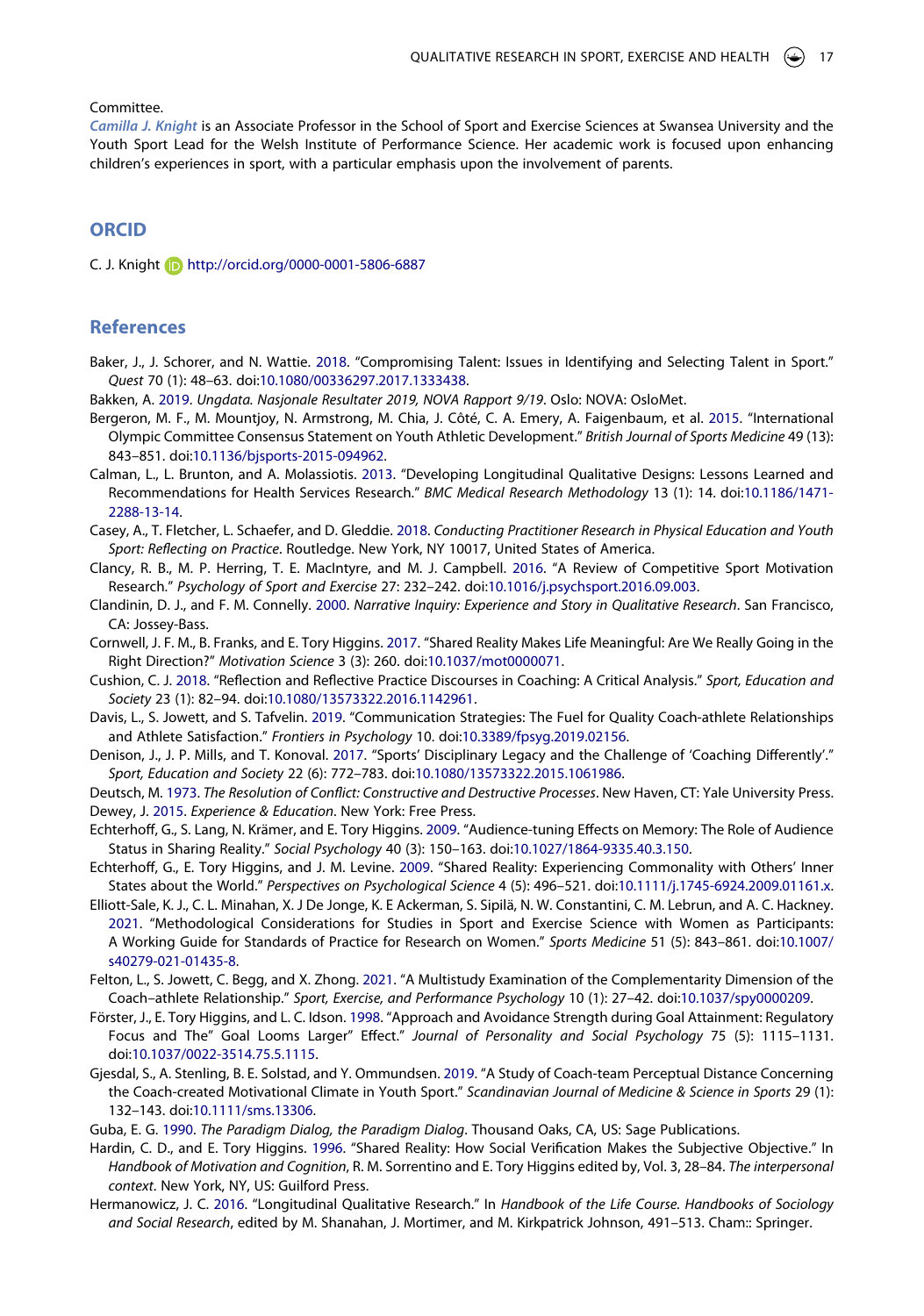- <span id="page-18-12"></span>Higgins, E. T. [1997.](#page-3-2) "Beyond Pleasure and Pain." *American Psychologist* 52 (12): 1280–1300. doi:[10.1037/0003-](https://doi.org/10.1037/0003-066X.52.12.1280) [066X.52.12.1280.](https://doi.org/10.1037/0003-066X.52.12.1280)
- <span id="page-18-13"></span>Higgins, E. T. [2000.](#page-3-1) ""Making a Good Decision: Value from Fit."." *American Psychologist* 55 (11): 1217–1230. doi:[10.1037/](https://doi.org/10.1037/0003-066X.55.11.1217) [0003-066X.55.11.1217.](https://doi.org/10.1037/0003-066X.55.11.1217)
- <span id="page-18-10"></span>Higgins, E. T. [2019](#page-2-7). *Shared Reality: What Makes Us Strong and Tears Us Apart*. Oxford University Press. New York, NY 10016, United States of America.
- <span id="page-18-14"></span>Hovland, C. I., I. L. Janis, and H. H. Kelley. [1953.](#page-3-3) *Communication and Persuasion: Psychological Studies of Opinion Change*. New Haven, CT: Yale University Press.
- <span id="page-18-2"></span>Isoard-Gautheur, S., D. Trouilloud, H. Gustafsson, and E. Guillet-Descas. [2016.](#page-2-8) "Associations between the Perceived Quality of the Coach–athlete Relationship and Athlete Burnout: An Examination of the Mediating Role of Achievement Goals." *Psychology of Sport and Exercise* 22: 210–217. doi:[10.1016/j.psychsport.2015.08.003](https://doi.org/10.1016/j.psychsport.2015.08.003).
- <span id="page-18-11"></span>Johnston, K., N. Wattie, J. Schorer, and J. Baker. [2018.](#page-2-0) "Talent Identification in Sport: A Systematic Review." *Sports Medicine* 48 (1): 97–109. doi:[10.1007/s40279-017-0803-2.](https://doi.org/10.1007/s40279-017-0803-2)
- <span id="page-18-7"></span>Jowett, S. [2017a.](#page-2-9) "At the Heart of Effective Sport Leadership Lies the Dyadic Coach-athlete Relationship." *Sport and Exercise Psychology Review* 13 (1): 62–64. doi:[10.13140/RG.2.1.2427.5449.](https://doi.org/10.13140/RG.2.1.2427.5449)
- <span id="page-18-0"></span>Jowett, S. [2017b.](#page-1-4) "Coaching Effectiveness: The Coach–athlete Relationship at Its Heart." *Current Opinion in Psychology*  16: 154–158. doi:[10.1016/j.copsyc.2017.05.006.](https://doi.org/10.1016/j.copsyc.2017.05.006)
- <span id="page-18-3"></span>Jowett, S., J. W. Adie, K. J. Bartholomew, S. X. Yang, H. Gustafsson, and L.-J. Alicia. [2017.](#page-2-8) "Motivational Processes in the Coach-athlete Relationship: A Multi-cultural Self-determination Approach." *Psychology of Sport and Exercise* 32: 143–152. doi:[10.1016/j.psychsport.2017.06.004](https://doi.org/10.1016/j.psychsport.2017.06.004).
- <span id="page-18-1"></span>Jowett, S., and A. Poczwardowski. [2007](#page-1-5). "Understanding the Coach-Athlete Relationship." In *Social Psychology in Sport*, edited by S. Jowett and D. Lavallee, 3–14. Champaign, IL: Human Kinetics.
- <span id="page-18-23"></span>Korsgaard, M. A., H. H. Brower, and S. W. Lester. [2015.](#page-14-2) "It Isn't Always Mutual: A Critical Review of Dyadic Trust." *Journal of Management* 41 (1): 47–70. doi:[10.1177/0149206314547521](https://doi.org/10.1177/0149206314547521).
- <span id="page-18-16"></span>Lincoln, Y. S., S. A. Lynham, and E. G. Guba. [2018.](#page-4-3) "Paradigmatic Controversies Contradictions, and Emerging Confluences, Revisited." In *The Sage Handbook of Qualitative Research Landscape of Qualitative Research: Theories and Issues*, edited by N. K. Denzin and Y. S. Lincoln, 108–150. Los Angeles, California: Sage.
- <span id="page-18-8"></span>Lorimer, R., and S. Jowett. [2009a](#page-2-10). "Empathic Accuracy in Coach–athlete Dyads Who Participate in Team and Individual Sports." *Psychology of Sport and Exercise* 10 (1): 152–158. doi:[10.1016/j.psychsport.2008.06.004](https://doi.org/10.1016/j.psychsport.2008.06.004).
- <span id="page-18-9"></span>Lorimer, R., and S. Jowett. [2009b.](#page-2-10) "Empathic Accuracy, Meta-Perspective, and Satisfaction in the Coach-Athlete Relationship." *Journal of Applied Sport Psychology* 21 (2): 201–212. doi:[10.1080/10413200902777289](https://doi.org/10.1080/10413200902777289).
- <span id="page-18-4"></span>Lorimer, R., and S. Jowett. [2013](#page-2-11). "Empathic Understanding and Accuracy in the Coach-athlete Relationship." In *Routledge Handbook of Sports Coaching*, edited by P. Potrac, W. Gilbert, and J. Denison, 321–332. London: Routledge. doi:[10.4324/9780203132623.](https://doi.org/10.4324/9780203132623)
- <span id="page-18-5"></span>Mageau, G. A., and R. J. Vallerand. [2003.](#page-2-12) "The Coach–athlete Relationship: A Motivational Model." *Journal of Sports Science* 21 (11): 883–904. doi:[10.1080/0264041031000140374](https://doi.org/10.1080/0264041031000140374).
- <span id="page-18-20"></span>Moesch, K., G. Kenttä, J. Kleinert, C. Quignon-Fleuret, S. Cecil, and M. Bertollo. [2018](#page-13-1). "FEPSAC Position Statement: Mental Health Disorders in Elite Athletes and Models of Service Provision." *Psychology of Sport and Exercise* 38: 61–71. doi:[10.1016/j.psychsport.2018.05.013.](https://doi.org/10.1016/j.psychsport.2018.05.013)
- <span id="page-18-15"></span>Papathomas, A. [2016.](#page-4-3) "Narrative Inquiry: From Cardinal to Marginal and Back?" In *Routledge Handbook of Qualitative Research in Sport and Exercise*, edited by B. Smith and A. C. Sparkes, 37–48. London: Routledge.
- <span id="page-18-18"></span>Patton, M. Q. [2015](#page-5-1). *Qualitative Research & Evaluation Methods: Integrating Theory and Practice*. Sage publications. Thousand Oaks, California 91320, United States of America.
- <span id="page-18-24"></span>Persson, M., L. E. Espedalen, K. Stefansen, and Å. Strandbu. [2020.](#page-15-2) "Opting Out of Youth Sports: How Can We Understand the Social Processes Involved?" *Sport, Education and Society* 25 (7): 842–854. doi:[10.1080/13573322.2019.1663811.](https://doi.org/10.1080/13573322.2019.1663811)
- <span id="page-18-19"></span>Phoenix, C., and B. Smith. [2011.](#page-7-0) "Telling a (Good?) Counterstory of Aging: Natural Bodybuilding Meets the Narrative of Decline." Journals of Gerontology Series B: Psychological Sciences and Social Sciences 66B (5): 628–639. doi:[10.1093/](https://doi.org/10.1093/geronb/gbr077) [geronb/gbr077](https://doi.org/10.1093/geronb/gbr077).
- <span id="page-18-21"></span>Reardon, C. L., B. Hainline, C. M. Aron, D. Baron, A. L. Baum, A. Bindra, R. Budgett, et al. [2019](#page-13-1). "Mental Health in Elite Athletes: International Olympic Committee Consensus Statement (2019)." *British Journal of Sports Medicine* 53 (11): 667–699. doi:[10.1136/bjsports-2019-100715.](https://doi.org/10.1136/bjsports-2019-100715)
- <span id="page-18-17"></span>Riessman, C. K. [2008](#page-4-4). *Narrative Methods for the Human Sciences*. Sage. Thousand Oaks, California 91320, United States of America.
- <span id="page-18-6"></span>Rocchi, M., and L. Pelletier. [2018](#page-2-6). "How Does Coaches' Reported Interpersonal Behavior Align with Athletes' Perceptions? Consequences for Female Athletes' Psychological Needs in Sport." *Sport, Exercise, and Performance Psychology* 7 (2): 141. doi:[10.1037/spy0000116.](https://doi.org/10.1037/spy0000116)
- <span id="page-18-22"></span>Saw, A. E., L. C. Main, and P. B. Gastin. [2016](#page-14-3). "Monitoring the Athlete Training Response: Subjective Self-reported Measures Trump Commonly Used Objective Measures: A Systematic Review." *British Journal of Sports Medicine* 50 (5): 281–291. doi:[10.1136/bjsports-2015-094758.](https://doi.org/10.1136/bjsports-2015-094758)